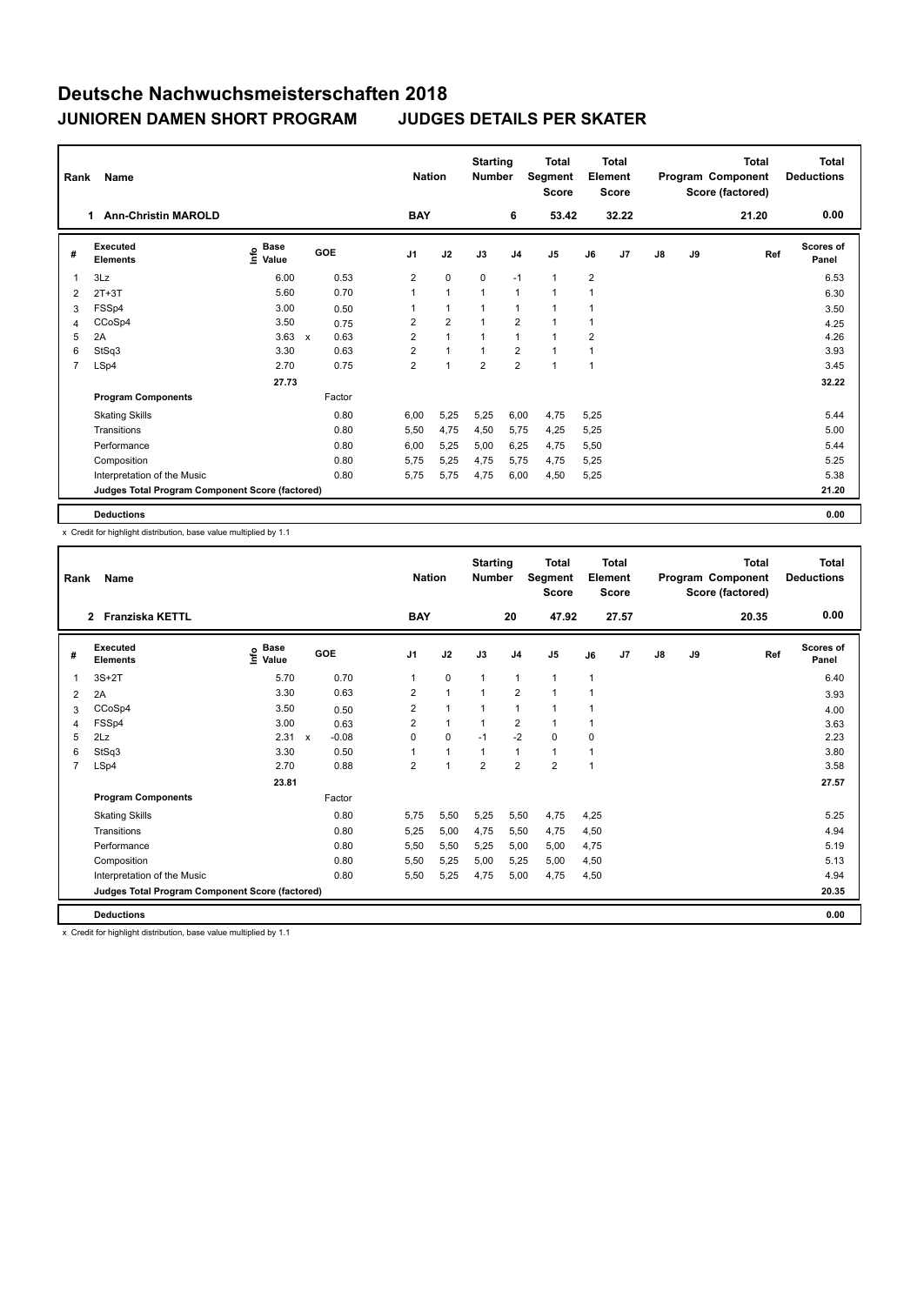| Rank           | <b>Name</b>                                     |                                  | <b>Nation</b> | <b>Starting</b><br><b>Number</b> |                | Total<br>Segment<br><b>Score</b> |              | <b>Total</b><br>Element<br><b>Score</b> |                      |      | Total<br>Program Component<br>Score (factored) | <b>Total</b><br><b>Deductions</b> |    |       |                           |
|----------------|-------------------------------------------------|----------------------------------|---------------|----------------------------------|----------------|----------------------------------|--------------|-----------------------------------------|----------------------|------|------------------------------------------------|-----------------------------------|----|-------|---------------------------|
|                | <b>Tina HELLEKEN</b><br>3                       |                                  |               |                                  | <b>SAS</b>     |                                  |              | 16                                      | 47.86                |      | 27.46                                          |                                   |    | 20.40 | 0.00                      |
| #              | Executed<br><b>Elements</b>                     | <b>Base</b><br>e Base<br>⊆ Value | GOE           |                                  | J <sub>1</sub> | J2                               | J3           | J <sub>4</sub>                          | J <sub>5</sub>       | J6   | J7                                             | $\mathsf{J}8$                     | J9 | Ref   | <b>Scores of</b><br>Panel |
| $\mathbf 1$    | 3Lz                                             | 6.00                             |               | $-0.88$                          | $-1$           | $-1$                             | $-2$         | $-2$                                    | $-1$                 | $-1$ |                                                |                                   |    |       | 5.12                      |
| 2              | $3T+2T$                                         | 5.60                             |               | 0.35                             | 0              | $\mathbf 0$                      | $\mathbf{1}$ | $\mathbf{1}$                            | $\mathbf{1}$         | 0    |                                                |                                   |    |       | 5.95                      |
| 3              | FSSp2                                           | 2.30                             |               | 0.13                             | 0              | $\mathbf 0$                      | $\mathbf{1}$ | $-1$                                    | $\mathbf{1}$         | 0    |                                                |                                   |    |       | 2.43                      |
| 4              | LSp2                                            | 1.90                             |               | 0.50                             |                | $\mathbf{1}$                     |              | $\mathbf{1}$                            | $\blacktriangleleft$ |      |                                                |                                   |    |       | 2.40                      |
| 5              | 2A                                              | 3.63                             | $\mathsf{x}$  | 0.13                             |                | $\mathbf 0$                      | 0            | $-1$                                    | $\overline{1}$       | 0    |                                                |                                   |    |       | 3.76                      |
| 6              | StSq3                                           | 3.30                             |               | 0.50                             |                | $\overline{2}$                   |              | 0                                       | $\mathbf{1}$         |      |                                                |                                   |    |       | 3.80                      |
| $\overline{7}$ | CCoSp4                                          | 3.50                             |               | 0.50                             | 1              | $\mathbf{1}$                     | 1            | $\mathbf{1}$                            | $\mathbf{1}$         | 1    |                                                |                                   |    |       | 4.00                      |
|                |                                                 | 26.23                            |               |                                  |                |                                  |              |                                         |                      |      |                                                |                                   |    |       | 27.46                     |
|                | <b>Program Components</b>                       |                                  |               | Factor                           |                |                                  |              |                                         |                      |      |                                                |                                   |    |       |                           |
|                | <b>Skating Skills</b>                           |                                  |               | 0.80                             | 5,50           | 5,25                             | 5,00         | 5,50                                    | 5,25                 | 5,00 |                                                |                                   |    |       | 5.25                      |
|                | Transitions                                     |                                  |               | 0.80                             | 5,00           | 4,75                             | 4,50         | 5,00                                    | 4,75                 | 4,75 |                                                |                                   |    |       | 4.81                      |
|                | Performance                                     |                                  |               | 0.80                             | 5,25           | 5,25                             | 5,00         | 5,50                                    | 5,25                 | 5,25 |                                                |                                   |    |       | 5.25                      |
|                | Composition                                     |                                  |               | 0.80                             | 5,25           | 5,00                             | 4,75         | 5,25                                    | 5,25                 | 5,00 |                                                |                                   |    |       | 5.13                      |
|                | Interpretation of the Music                     |                                  |               | 0.80                             | 5,00           | 5,50                             | 4,50         | 5,25                                    | 5,00                 | 5,00 |                                                |                                   |    |       | 5.06                      |
|                | Judges Total Program Component Score (factored) |                                  |               |                                  |                |                                  |              |                                         |                      |      |                                                |                                   |    |       | 20.40                     |
|                | <b>Deductions</b>                               |                                  |               |                                  |                |                                  |              |                                         |                      |      |                                                |                                   |    |       | 0.00                      |

x Credit for highlight distribution, base value multiplied by 1.1

| Rank           | Name                                            |                                           |                                   | <b>Nation</b>  |              | <b>Starting</b><br><b>Number</b> |                | <b>Total</b><br>Segment<br><b>Score</b> |      | <b>Total</b><br>Element<br><b>Score</b> |               |    | <b>Total</b><br>Program Component<br>Score (factored) | <b>Total</b><br><b>Deductions</b> |
|----------------|-------------------------------------------------|-------------------------------------------|-----------------------------------|----------------|--------------|----------------------------------|----------------|-----------------------------------------|------|-----------------------------------------|---------------|----|-------------------------------------------------------|-----------------------------------|
|                | 4 Lea SCHWAMBERGER                              |                                           |                                   | <b>BAY</b>     |              |                                  | 23             | 45.22                                   |      | 26.57                                   |               |    | 18.65                                                 | 0.00                              |
| #              | Executed<br><b>Elements</b>                     | $\frac{6}{5}$ Base<br>$\frac{1}{5}$ Value | GOE                               | J <sub>1</sub> | J2           | J3                               | J <sub>4</sub> | J5                                      | J6   | J7                                      | $\mathsf{J}8$ | J9 | Ref                                                   | Scores of<br>Panel                |
| 1              | $3T+2T$                                         | 5.60                                      | 0.70                              | $\mathbf{1}$   | $\mathbf{1}$ | $\mathbf{1}$                     | $\mathbf{1}$   | 0                                       | 1    |                                         |               |    |                                                       | 6.30                              |
| 2              | 2A                                              | 3.30                                      | 0.38                              | 1              | $\Omega$     | $\mathbf{1}$                     | $\mathbf{1}$   | 0                                       | 1    |                                         |               |    |                                                       | 3.68                              |
| 3              | FSSp4                                           | 3.00                                      | 0.50                              | 1              | $\mathbf{1}$ | $\mathbf{1}$                     | $\overline{2}$ | $\mathbf{1}$                            | 0    |                                         |               |    |                                                       | 3.50                              |
| 4              | 2Lz                                             | 2.31                                      | $\boldsymbol{\mathsf{x}}$<br>0.15 | 1              | $\Omega$     | $\Omega$                         | $\mathbf{1}$   | $\Omega$                                | 1    |                                         |               |    |                                                       | 2.46                              |
| 5              | CCoSp4                                          | 3.50                                      | 0.50                              |                | $\mathbf{1}$ | 1                                | $\overline{2}$ | 1                                       | 0    |                                         |               |    |                                                       | 4.00                              |
| 6              | StSq3                                           | 3.30                                      | 0.13                              | $\Omega$       | $\Omega$     | 1                                | $\mathbf{1}$   | $\Omega$                                | 0    |                                         |               |    |                                                       | 3.43                              |
| $\overline{7}$ | LSp4                                            | 2.70                                      | 0.50                              | 1              | 1            | $\overline{1}$                   | $\overline{2}$ | 1                                       | 1    |                                         |               |    |                                                       | 3.20                              |
|                |                                                 | 23.71                                     |                                   |                |              |                                  |                |                                         |      |                                         |               |    |                                                       | 26.57                             |
|                | <b>Program Components</b>                       |                                           | Factor                            |                |              |                                  |                |                                         |      |                                         |               |    |                                                       |                                   |
|                | <b>Skating Skills</b>                           |                                           | 0.80                              | 4.75           | 5.00         | 4.75                             | 5.75           | 4,50                                    | 4.50 |                                         |               |    |                                                       | 4.75                              |
|                | Transitions                                     |                                           | 0.80                              | 4,50           | 4,75         | 4,50                             | 5,50           | 4,00                                    | 4,75 |                                         |               |    |                                                       | 4.63                              |
|                | Performance                                     |                                           | 0.80                              | 4,50           | 4,50         | 4,75                             | 5,25           | 4,25                                    | 4,25 |                                         |               |    |                                                       | 4.50                              |
|                | Composition                                     |                                           | 0.80                              | 4,75           | 4,75         | 4,75                             | 5,25           | 4,50                                    | 4,50 |                                         |               |    |                                                       | 4.69                              |
|                | Interpretation of the Music                     |                                           | 0.80                              | 4,50           | 5,25         | 4,75                             | 5,50           | 4,25                                    | 4,50 |                                         |               |    |                                                       | 4.75                              |
|                | Judges Total Program Component Score (factored) |                                           |                                   |                |              |                                  |                |                                         |      |                                         |               |    |                                                       | 18.65                             |
|                | <b>Deductions</b>                               |                                           |                                   |                |              |                                  |                |                                         |      |                                         |               |    |                                                       | 0.00                              |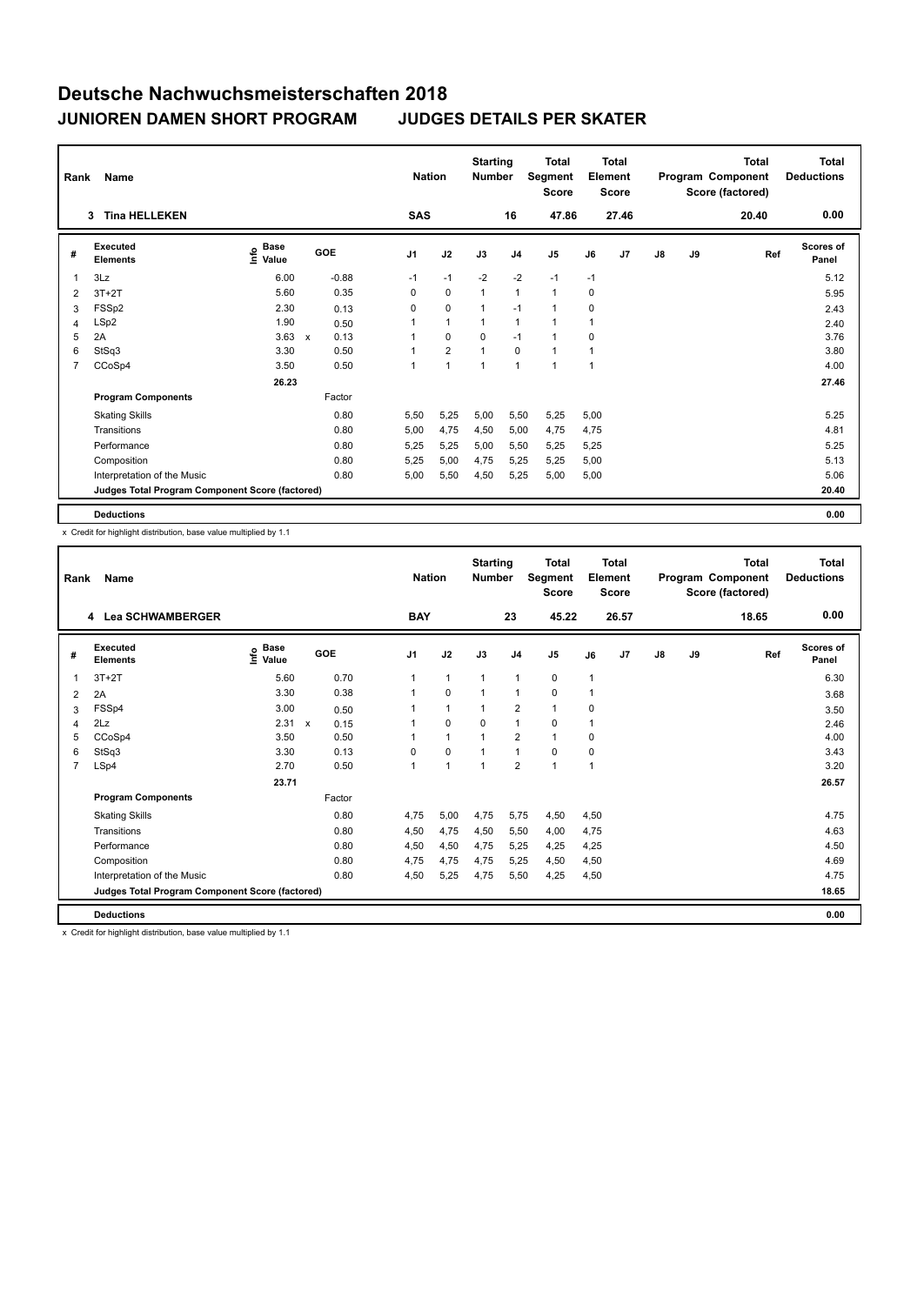| Rank           | <b>Name</b>                                     |                                  |              |                     | <b>Nation</b>  | <b>Starting</b><br><b>Number</b> |                | Total<br>Segment<br><b>Score</b> |                | <b>Total</b><br>Element<br><b>Score</b> |               |    | Total<br>Program Component<br>Score (factored) | <b>Total</b><br><b>Deductions</b> |
|----------------|-------------------------------------------------|----------------------------------|--------------|---------------------|----------------|----------------------------------|----------------|----------------------------------|----------------|-----------------------------------------|---------------|----|------------------------------------------------|-----------------------------------|
|                | Paula MIKOLAJCZYK<br>5.                         |                                  |              | <b>SAS</b>          |                |                                  | 17             | 43.91                            |                | 24.26                                   |               |    | 19.65                                          | 0.00                              |
| #              | Executed<br><b>Elements</b>                     | <b>Base</b><br>e Base<br>⊆ Value | GOE          | J <sub>1</sub>      | J2             | J3                               | J <sub>4</sub> | J <sub>5</sub>                   | J6             | J7                                      | $\mathsf{J}8$ | J9 | Ref                                            | Scores of<br>Panel                |
| $\mathbf 1$    | $3T+2T$                                         | 5.60                             |              | 0.70<br>1           | $\mathbf{1}$   | $\mathbf{1}$                     | $\mathbf{1}$   | $\overline{2}$                   | $\mathbf{1}$   |                                         |               |    |                                                | 6.30                              |
| 2              | 2A                                              | 3.30                             |              | $-1.00$<br>$-2$     | $-2$           | $-2$                             | $-2$           | $-2$                             | $-1$           |                                         |               |    |                                                | 2.30                              |
| 3              | LSp3                                            | 2.40                             |              | 0<br>0.38           | $\mathbf{1}$   | 1                                | $\mathbf{1}$   | $\mathbf{1}$                     | 0              |                                         |               |    |                                                | 2.78                              |
| 4              | StSq3                                           | 3.30                             |              | 0.50                | $\mathbf 0$    |                                  | $\mathbf{1}$   | $\mathbf{1}$                     |                |                                         |               |    |                                                | 3.80                              |
| 5              | 2Lz                                             | 2.31                             | $\mathsf{x}$ | $-0.23$<br>0        | $\mathbf 0$    | $-2$                             | $-2$           | $-1$                             | 0              |                                         |               |    |                                                | 2.08                              |
| 6              | FSSp4                                           | 3.00                             |              | 0.50<br>1           | $\mathbf{1}$   |                                  | 2              | $\mathbf{1}$                     | 1              |                                         |               |    |                                                | 3.50                              |
| $\overline{7}$ | CCoSp4V                                         | 3.00                             |              | $\mathbf 0$<br>0.50 | $\overline{1}$ | $\overline{1}$                   | $\overline{2}$ | $\mathbf{1}$                     | $\overline{1}$ |                                         |               |    |                                                | 3.50                              |
|                |                                                 | 22.91                            |              |                     |                |                                  |                |                                  |                |                                         |               |    |                                                | 24.26                             |
|                | <b>Program Components</b>                       |                                  | Factor       |                     |                |                                  |                |                                  |                |                                         |               |    |                                                |                                   |
|                | <b>Skating Skills</b>                           |                                  |              | 0.80<br>5,00        | 5,25           | 5,00                             | 5,75           | 4,75                             | 4,75           |                                         |               |    |                                                | 5.00                              |
|                | Transitions                                     |                                  |              | 0.80<br>4,50        | 5,00           | 4,75                             | 5,25           | 4,50                             | 4,75           |                                         |               |    |                                                | 4.75                              |
|                | Performance                                     |                                  |              | 0.80<br>5,00        | 5,50           | 4,75                             | 5,50           | 4,75                             | 5,00           |                                         |               |    |                                                | 5.06                              |
|                | Composition                                     |                                  |              | 0.80<br>5,00        | 5,00           | 4,75                             | 5,25           | 4,75                             | 4,75           |                                         |               |    |                                                | 4.88                              |
|                | Interpretation of the Music                     |                                  |              | 0.80<br>4,75        | 5,25           | 4,75                             | 5,50           | 4,50                             | 4,75           |                                         |               |    |                                                | 4.88                              |
|                | Judges Total Program Component Score (factored) |                                  |              |                     |                |                                  |                |                                  |                |                                         |               |    |                                                | 19.65                             |
|                | <b>Deductions</b>                               |                                  |              |                     |                |                                  |                |                                  |                |                                         |               |    |                                                | 0.00                              |

x Credit for highlight distribution, base value multiplied by 1.1

| Rank | Name                                            |                                  |                                      |                | <b>Nation</b> | <b>Starting</b><br><b>Number</b> |                | <b>Total</b><br>Segment<br><b>Score</b> |      | Total<br>Element<br><b>Score</b> |               |    | <b>Total</b><br>Program Component<br>Score (factored) | <b>Total</b><br><b>Deductions</b> |
|------|-------------------------------------------------|----------------------------------|--------------------------------------|----------------|---------------|----------------------------------|----------------|-----------------------------------------|------|----------------------------------|---------------|----|-------------------------------------------------------|-----------------------------------|
|      | <b>Elodie EUDINE</b><br>6                       |                                  |                                      | <b>BAY</b>     |               |                                  | 3              | 40.88                                   |      | 22.88                            |               |    | 18.00                                                 | 0.00                              |
| #    | Executed<br><b>Elements</b>                     | <b>Base</b><br>e Base<br>⊆ Value | <b>GOE</b>                           | J <sub>1</sub> | J2            | J3                               | J <sub>4</sub> | J5                                      | J6   | J <sub>7</sub>                   | $\mathsf{J}8$ | J9 | Ref                                                   | <b>Scores of</b><br>Panel         |
| 1    | 2Lz                                             | 2.10                             | $-0.45$                              | $-1$           | $-1$          | $-3$                             | $-3$           | $-1$                                    | $-1$ |                                  |               |    |                                                       | 1.65                              |
| 2    | $3S+2T$                                         | 5.70                             | $-1.23$                              | $-1$           | $-1$          | $-2$                             | $-2$           | $-2$                                    | $-2$ |                                  |               |    |                                                       | 4.47                              |
| 3    | FSSp4                                           | 3.00                             | 0.50                                 | 1              | $\mathbf{1}$  | $\mathbf{1}$                     | $\mathbf{1}$   | $\mathbf{1}$                            | 1    |                                  |               |    |                                                       | 3.50                              |
| 4    | LSp4                                            | 2.70                             | 0.50                                 | 1              | $\mathbf{1}$  | $\mathbf{1}$                     | $\overline{1}$ | 1                                       | $-1$ |                                  |               |    |                                                       | 3.20                              |
| 5    | StSq3                                           | 3.30                             | 0.50                                 |                | $\mathbf{1}$  | $\mathbf{1}$                     | 1              | $\mathbf{1}$                            | 1    |                                  |               |    |                                                       | 3.80                              |
| 6    | 2A                                              | 3.63                             | $-0.75$<br>$\boldsymbol{\mathsf{x}}$ | $-1$           | $-2$          | $-2$                             | $-1$           | $-1$                                    | -2   |                                  |               |    |                                                       | 2.88                              |
| 7    | CCoSp3                                          | 3.00                             | 0.38                                 | 1              | 0             | $\mathbf{1}$                     | $\mathbf{1}$   | $\mathbf{1}$                            | 0    |                                  |               |    |                                                       | 3.38                              |
|      |                                                 | 23.43                            |                                      |                |               |                                  |                |                                         |      |                                  |               |    |                                                       | 22.88                             |
|      | <b>Program Components</b>                       |                                  | Factor                               |                |               |                                  |                |                                         |      |                                  |               |    |                                                       |                                   |
|      | <b>Skating Skills</b>                           |                                  | 0.80                                 | 5.00           | 4.50          | 4,50                             | 5,00           | 4,50                                    | 4.50 |                                  |               |    |                                                       | 4.63                              |
|      | Transitions                                     |                                  | 0.80                                 | 4.75           | 4.25          | 4.00                             | 4.75           | 4,00                                    | 4,25 |                                  |               |    |                                                       | 4.31                              |
|      | Performance                                     |                                  | 0.80                                 | 4,75           | 4,25          | 4,25                             | 4,75           | 4,75                                    | 4,50 |                                  |               |    |                                                       | 4.56                              |
|      | Composition                                     |                                  | 0.80                                 | 5,00           | 4,50          | 4,50                             | 5,00           | 4,50                                    | 4,50 |                                  |               |    |                                                       | 4.63                              |
|      | Interpretation of the Music                     |                                  | 0.80                                 | 4,75           | 4,00          | 4,25                             | 4,50           | 4,50                                    | 4,25 |                                  |               |    |                                                       | 4.38                              |
|      | Judges Total Program Component Score (factored) |                                  |                                      |                |               |                                  |                |                                         |      |                                  |               |    |                                                       | 18.00                             |
|      | <b>Deductions</b>                               |                                  |                                      |                |               |                                  |                |                                         |      |                                  |               |    |                                                       | 0.00                              |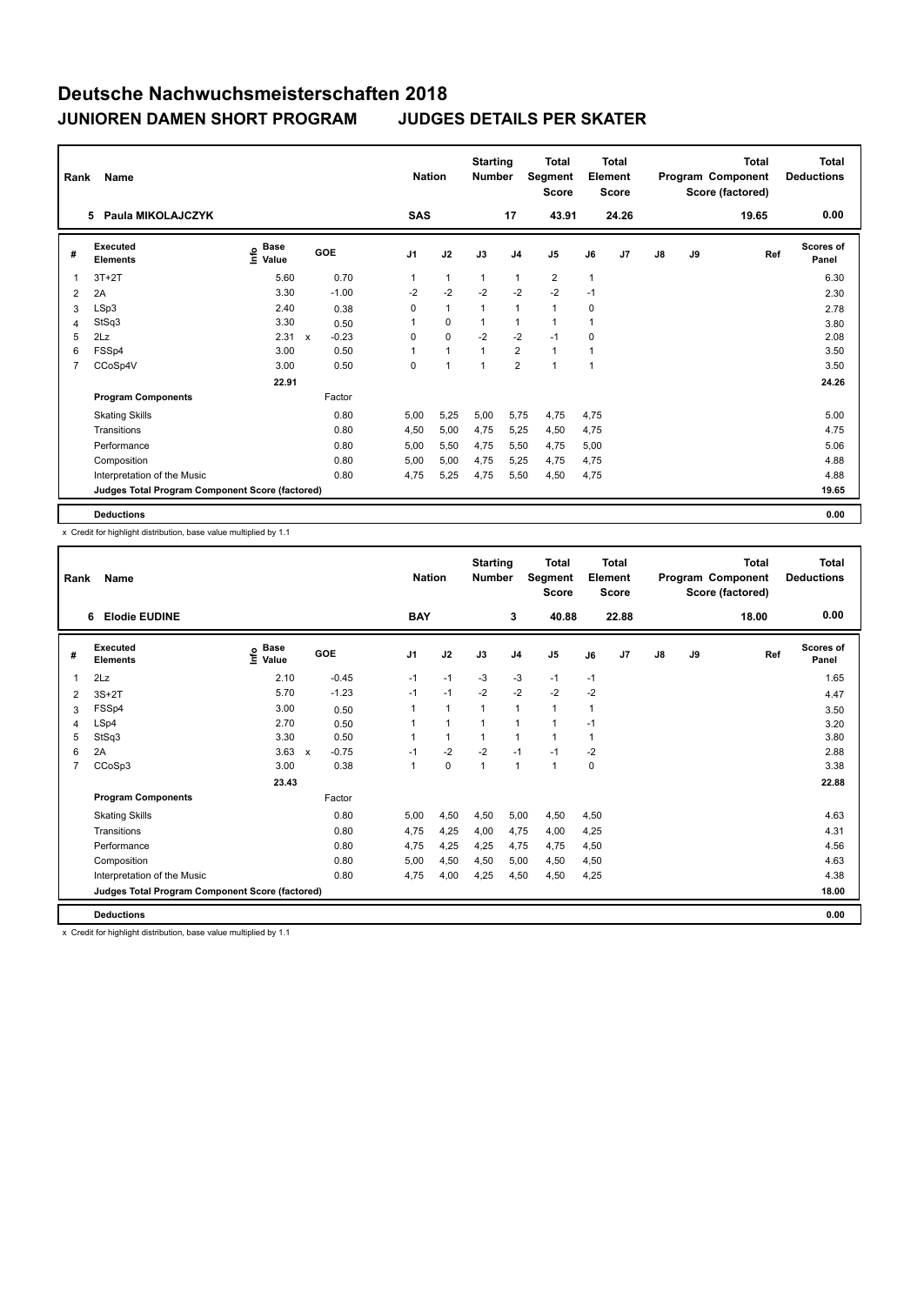| Rank           | <b>Name</b><br><b>Catharina HAUSLADEN</b><br>$\overline{7}$ |                                  |                           |         |                | <b>Nation</b> | <b>Starting</b><br><b>Number</b> |                | Total<br>Segment<br><b>Score</b> |              | <b>Total</b><br>Element<br><b>Score</b> |               |    | Total<br>Program Component<br>Score (factored) | <b>Total</b><br><b>Deductions</b> |
|----------------|-------------------------------------------------------------|----------------------------------|---------------------------|---------|----------------|---------------|----------------------------------|----------------|----------------------------------|--------------|-----------------------------------------|---------------|----|------------------------------------------------|-----------------------------------|
|                |                                                             |                                  |                           |         | <b>BAY</b>     |               |                                  | 10             | 40.59                            |              | 22.94                                   |               |    | 17.65                                          | 0.00                              |
| #              | Executed<br><b>Elements</b>                                 | <b>Base</b><br>e Base<br>⊆ Value |                           | GOE     | J <sub>1</sub> | J2            | J3                               | J <sub>4</sub> | J <sub>5</sub>                   | J6           | J7                                      | $\mathsf{J}8$ | J9 | Ref                                            | Scores of<br>Panel                |
| 1              | 2A                                                          | 3.30                             |                           | 0.50    | 1              | $\mathbf{1}$  | $\mathbf{1}$                     | $\mathbf{1}$   | 0                                | $\mathbf{1}$ |                                         |               |    |                                                | 3.80                              |
| 2              | FSSp4                                                       | 3.00                             |                           | 0.13    |                | $\mathbf 0$   |                                  | $\mathbf 0$    | $\mathbf 0$                      | 0            |                                         |               |    |                                                | 3.13                              |
| 3              | StSq3                                                       | 3.30                             |                           | 0.25    |                | $\mathbf 0$   | 1                                | $\mathbf 0$    | 0                                | 1            |                                         |               |    |                                                | 3.55                              |
| 4              | $2F+2Lo$                                                    | 4.07                             | $\boldsymbol{\mathsf{x}}$ | 0.15    |                | $\mathbf 0$   |                                  | $\mathbf{1}$   | $\mathbf 0$                      | 0            |                                         |               |    |                                                | 4.22                              |
| 5              | LSp3                                                        | 2.40                             |                           | 0.13    | $\Omega$       | $\mathbf 0$   |                                  | 0              | $\mathbf{1}$                     | 0            |                                         |               |    |                                                | 2.53                              |
| 6              | 2Lz                                                         | 2.31                             | $\boldsymbol{\mathsf{x}}$ | $-0.23$ | $\overline{2}$ | $\mathbf 0$   | $-2$                             | -3             | $-1$                             | 0            |                                         |               |    |                                                | 2.08                              |
| $\overline{7}$ | CCoSp4                                                      | 3.50                             |                           | 0.13    | 1              | $\mathbf 0$   | $\mathbf 0$                      | $\mathbf{1}$   | $\mathbf 0$                      | 0            |                                         |               |    |                                                | 3.63                              |
|                |                                                             | 21.88                            |                           |         |                |               |                                  |                |                                  |              |                                         |               |    |                                                | 22.94                             |
|                | <b>Program Components</b>                                   |                                  |                           | Factor  |                |               |                                  |                |                                  |              |                                         |               |    |                                                |                                   |
|                | <b>Skating Skills</b>                                       |                                  |                           | 0.80    | 4,50           | 4,25          | 4,50                             | 4,75           | 4,25                             | 4,75         |                                         |               |    |                                                | 4.50                              |
|                | Transitions                                                 |                                  |                           | 0.80    | 4,25           | 4,00          | 4,25                             | 4,50           | 4,00                             | 4,75         |                                         |               |    |                                                | 4.25                              |
|                | Performance                                                 |                                  |                           | 0.80    | 4,50           | 4,50          | 4,25                             | 4,75           | 4,00                             | 5,00         |                                         |               |    |                                                | 4.50                              |
|                | Composition                                                 |                                  |                           | 0.80    | 4,50           | 4,25          | 4,25                             | 4,50           | 4,25                             | 4,75         |                                         |               |    |                                                | 4.38                              |
|                | Interpretation of the Music                                 |                                  |                           | 0.80    | 4,50           | 4,25          | 4,25                             | 5,00           | 4,00                             | 4,75         |                                         |               |    |                                                | 4.44                              |
|                | Judges Total Program Component Score (factored)             |                                  |                           |         |                |               |                                  |                |                                  |              |                                         |               |    |                                                | 17.65                             |
|                | <b>Deductions</b>                                           |                                  |                           |         |                |               |                                  |                |                                  |              |                                         |               |    |                                                | 0.00                              |

x Credit for highlight distribution, base value multiplied by 1.1

| Rank           | Name                                            | <b>Nation</b> |                      | <b>Starting</b><br><b>Number</b> |            | <b>Total</b><br>Segment<br><b>Score</b> |              | <b>Total</b><br>Element<br><b>Score</b> |                |                | <b>Total</b><br>Program Component<br>Score (factored) | Total<br><b>Deductions</b> |               |    |       |                           |
|----------------|-------------------------------------------------|---------------|----------------------|----------------------------------|------------|-----------------------------------------|--------------|-----------------------------------------|----------------|----------------|-------------------------------------------------------|----------------------------|---------------|----|-------|---------------------------|
|                | Linn JÖRGENSEN<br>8                             |               |                      |                                  |            | <b>BAY</b>                              |              |                                         | 5              | 40.15          |                                                       | 21.65                      |               |    | 18.50 | 0.00                      |
| #              | Executed<br><b>Elements</b>                     | ١nfo          | <b>Base</b><br>Value |                                  | <b>GOE</b> | J <sub>1</sub>                          | J2           | J3                                      | J <sub>4</sub> | J <sub>5</sub> | J6                                                    | J <sub>7</sub>             | $\mathsf{J}8$ | J9 | Ref   | <b>Scores of</b><br>Panel |
| 1              | $1A^*$                                          | $\star$       | 0.00                 |                                  | 0.00       |                                         |              |                                         |                |                | $\overline{\phantom{a}}$                              |                            |               |    |       | 0.00                      |
| 2              | $3T+2T$                                         |               | 5.60                 |                                  | 0.35       | 1                                       | $\mathbf 0$  | $\mathbf{1}$                            | -1             | 0              | 0                                                     |                            |               |    |       | 5.95                      |
| 3              | FSSp3                                           |               | 2.60                 |                                  | 0.50       | 1                                       | $\mathbf{1}$ | $\mathbf{1}$                            | $\mathbf{1}$   | 1              | 1                                                     |                            |               |    |       | 3.10                      |
| 4              | CCoSp4                                          |               | 3.50                 |                                  | 0.63       | $\overline{2}$                          | $\mathbf{1}$ | $\mathbf{1}$                            | $\overline{2}$ | $\mathbf{1}$   | 1                                                     |                            |               |    |       | 4.13                      |
| 5              | 2Lz                                             |               | 2.31                 | $\mathsf{x}$                     | 0.08       | $\overline{1}$                          | $\mathbf{1}$ | $-2$                                    | $-1$           | 0              | 1                                                     |                            |               |    |       | 2.39                      |
| 6              | StSq3                                           |               | 3.30                 |                                  | 0.50       | 1                                       | $\mathbf{1}$ | $\overline{1}$                          | $\mathbf{1}$   | $\mathbf{1}$   | 1                                                     |                            |               |    |       | 3.80                      |
| $\overline{7}$ | LSp2                                            |               | 1.90                 |                                  | 0.38       | $\Omega$                                | $\mathbf{1}$ | $\overline{1}$                          | $\overline{1}$ | $\mathbf{1}$   | 0                                                     |                            |               |    |       | 2.28                      |
|                |                                                 |               | 19.21                |                                  |            |                                         |              |                                         |                |                |                                                       |                            |               |    |       | 21.65                     |
|                | <b>Program Components</b>                       |               |                      |                                  | Factor     |                                         |              |                                         |                |                |                                                       |                            |               |    |       |                           |
|                | <b>Skating Skills</b>                           |               |                      |                                  | 0.80       | 5.00                                    | 4,50         | 4,50                                    | 5,00           | 4,75           | 4,75                                                  |                            |               |    |       | 4.75                      |
|                | Transitions                                     |               |                      |                                  | 0.80       | 4,50                                    | 4,00         | 4,25                                    | 5,00           | 4,75           | 4,50                                                  |                            |               |    |       | 4.50                      |
|                | Performance                                     |               |                      |                                  | 0.80       | 4,75                                    | 4,00         | 4,75                                    | 4,75           | 4,75           | 4,75                                                  |                            |               |    |       | 4.75                      |
|                | Composition                                     |               |                      |                                  | 0.80       | 4,75                                    | 4,50         | 4,50                                    | 5,25           | 4,75           | 4,50                                                  |                            |               |    |       | 4.63                      |
|                | Interpretation of the Music                     |               |                      |                                  | 0.80       | 4,50                                    | 4,25         | 4,25                                    | 4,75           | 4,75           | 4,50                                                  |                            |               |    |       | 4.50                      |
|                | Judges Total Program Component Score (factored) |               |                      |                                  |            |                                         |              |                                         |                |                |                                                       |                            |               |    |       | 18.50                     |
|                | <b>Deductions</b>                               |               |                      |                                  |            |                                         |              |                                         |                |                |                                                       |                            |               |    |       | 0.00                      |

\* Invalid element x Credit for highlight distribution, base value multiplied by 1.1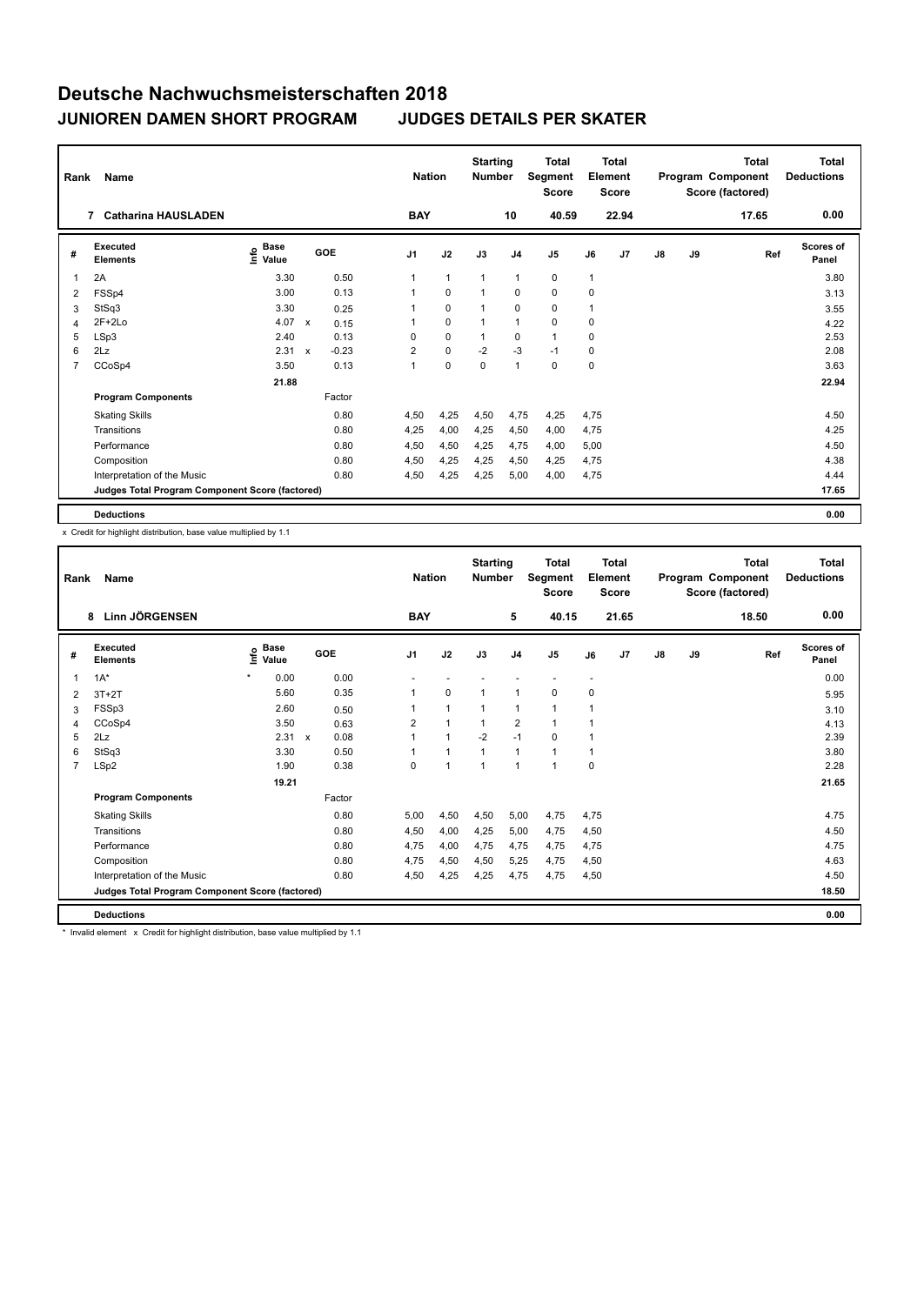| Rank           | <b>Name</b>                                     |                                  |                           |         | <b>Nation</b>  |             | <b>Starting</b><br><b>Number</b> |                | Total<br>Segment<br><b>Score</b> |             | <b>Total</b><br>Element<br><b>Score</b> |               |    | Total<br>Program Component<br>Score (factored) | <b>Total</b><br><b>Deductions</b> |
|----------------|-------------------------------------------------|----------------------------------|---------------------------|---------|----------------|-------------|----------------------------------|----------------|----------------------------------|-------------|-----------------------------------------|---------------|----|------------------------------------------------|-----------------------------------|
|                | Maelle OBERLÄNDER<br>9                          |                                  |                           |         | <b>BER</b>     |             |                                  | 15             | 39.29                            |             | 21.79                                   |               |    | 17.50                                          | 0.00                              |
| #              | Executed<br><b>Elements</b>                     | <b>Base</b><br>e Base<br>⊆ Value | GOE                       |         | J <sub>1</sub> | J2          | J3                               | J <sub>4</sub> | J <sub>5</sub>                   | J6          | J7                                      | $\mathsf{J}8$ | J9 | Ref                                            | Scores of<br>Panel                |
| 1              | 2A                                              | 3.30                             |                           | 0.00    | 0              | $\pmb{0}$   | $\mathbf 0$                      | 0              | $\mathbf 0$                      | 0           |                                         |               |    |                                                | 3.30                              |
| 2              | $3T+2T$                                         | 5.60                             |                           | 0.00    | 0              | $\mathbf 0$ | $\mathbf 0$                      | $\mathbf{1}$   | $\mathbf 0$                      | 0           |                                         |               |    |                                                | 5.60                              |
| 3              | FSSp3                                           | 2.60                             |                           | 0.13    | 0              | $\mathbf 0$ | 1                                | $\mathbf 1$    | 0                                | 0           |                                         |               |    |                                                | 2.73                              |
| 4              | StSq2                                           | 2.60                             |                           | 0.00    | 0              | $\mathbf 0$ |                                  | $\mathbf 0$    | $\mathbf 0$                      | 0           |                                         |               |    |                                                | 2.60                              |
| 5              | LSp2                                            | 1.90                             |                           | 0.00    | 0              | $\mathbf 0$ |                                  | 0              | $\Omega$                         | 0           |                                         |               |    |                                                | 1.90                              |
| 6              | 2Lz                                             | 2.31                             | $\boldsymbol{\mathsf{x}}$ | $-0.15$ | $-1$           | 0           | $-2$                             | $-1$           | 0                                | 0           |                                         |               |    |                                                | 2.16                              |
| $\overline{7}$ | CCoSp4                                          | 3.50                             |                           | 0.00    | 0              | $\mathbf 0$ | $\mathbf 0$                      | $\mathbf 0$    | $\mathbf 0$                      | $\mathbf 0$ |                                         |               |    |                                                | 3.50                              |
|                |                                                 | 21.81                            |                           |         |                |             |                                  |                |                                  |             |                                         |               |    |                                                | 21.79                             |
|                | <b>Program Components</b>                       |                                  |                           | Factor  |                |             |                                  |                |                                  |             |                                         |               |    |                                                |                                   |
|                | <b>Skating Skills</b>                           |                                  |                           | 0.80    | 4,50           | 4,50        | 4,50                             | 4,75           | 4,25                             | 4,50        |                                         |               |    |                                                | 4.50                              |
|                | Transitions                                     |                                  |                           | 0.80    | 4,00           | 4,25        | 4,25                             | 4,75           | 4,25                             | 4,75        |                                         |               |    |                                                | 4.38                              |
|                | Performance                                     |                                  |                           | 0.80    | 4,25           | 4,00        | 4,25                             | 4,75           | 4,25                             | 4,50        |                                         |               |    |                                                | 4.31                              |
|                | Composition                                     |                                  |                           | 0.80    | 4,25           | 4,25        | 4,50                             | 5,00           | 4,50                             | 4,25        |                                         |               |    |                                                | 4.38                              |
|                | Interpretation of the Music                     |                                  |                           | 0.80    | 4,25           | 4,00        | 4,50                             | 5,25           | 4,25                             | 4,25        |                                         |               |    |                                                | 4.31                              |
|                | Judges Total Program Component Score (factored) |                                  |                           |         |                |             |                                  |                |                                  |             |                                         |               |    |                                                | 17.50                             |
|                | <b>Deductions</b>                               |                                  |                           |         |                |             |                                  |                |                                  |             |                                         |               |    |                                                | 0.00                              |

| Rank           | <b>Name</b><br><b>Romy SCHALLERT</b><br>10      |                              |         |                | <b>Nation</b> | <b>Starting</b><br><b>Number</b> |                | <b>Total</b><br>Segment<br><b>Score</b> |             | Total<br>Element<br><b>Score</b> |               |    | <b>Total</b><br>Program Component<br>Score (factored) | <b>Total</b><br><b>Deductions</b> |
|----------------|-------------------------------------------------|------------------------------|---------|----------------|---------------|----------------------------------|----------------|-----------------------------------------|-------------|----------------------------------|---------------|----|-------------------------------------------------------|-----------------------------------|
|                |                                                 |                              |         | <b>BAY</b>     |               |                                  | 22             | 38.50                                   |             | 21.50                            |               |    | 18.00                                                 | 1.00                              |
| #              | Executed<br><b>Elements</b>                     | <b>Base</b><br>١nf٥<br>Value | GOE     | J <sub>1</sub> | J2            | J3                               | J <sub>4</sub> | J <sub>5</sub>                          | J6          | J <sub>7</sub>                   | $\mathsf{J}8$ | J9 | Ref                                                   | Scores of<br>Panel                |
|                | $3T+2T$                                         | 5.60                         | 0.35    | 1              | $\mathbf 0$   | $\mathbf{1}$                     | $\mathbf{1}$   | 0                                       | $\mathbf 0$ |                                  |               |    |                                                       | 5.95                              |
| 2              | 2A                                              | 3.30                         | $-1.50$ | $-3$           | $-3$          | $-3$                             | $-3$           | $-3$                                    | $-3$        |                                  |               |    |                                                       | 1.80                              |
| 3              | FSSp3                                           | 2.60                         | $-0.08$ | $\Omega$       | $\mathbf 0$   | $\Omega$                         | $-1$           | $-1$                                    | 1           |                                  |               |    |                                                       | 2.52                              |
| 4              | 2Lz                                             | 2.10                         | 0.00    | 1              | $\mathbf 0$   | $-1$                             | $-1$           | $\mathbf{1}$                            | 0           |                                  |               |    |                                                       | 2.10                              |
| 5              | CCoSp4                                          | 3.50                         | 0.00    | $\Omega$       | $\mathbf 0$   | $\Omega$                         | $\Omega$       | $\Omega$                                | 0           |                                  |               |    |                                                       | 3.50                              |
| 6              | StSq2                                           | 2.60                         | 0.13    | 0              | $\mathbf 0$   | $\Omega$                         | $\mathbf{1}$   | 1                                       | 0           |                                  |               |    |                                                       | 2.73                              |
| $\overline{7}$ | LSp3                                            | 2.40                         | 0.50    | 1              | $\mathbf 0$   | $\mathbf{1}$                     | 1              | 1                                       | 1           |                                  |               |    |                                                       | 2.90                              |
|                |                                                 | 22.10                        |         |                |               |                                  |                |                                         |             |                                  |               |    |                                                       | 21.50                             |
|                | <b>Program Components</b>                       |                              | Factor  |                |               |                                  |                |                                         |             |                                  |               |    |                                                       |                                   |
|                | <b>Skating Skills</b>                           |                              | 0.80    | 5,00           | 4,50          | 4,25                             | 4,50           | 4,75                                    | 4,50        |                                  |               |    |                                                       | 4.56                              |
|                | Transitions                                     |                              | 0.80    | 4,75           | 4,00          | 4,00                             | 4,75           | 4,50                                    | 4,50        |                                  |               |    |                                                       | 4.44                              |
|                | Performance                                     |                              | 0.80    | 4,75           | 4,25          | 4,00                             | 4,75           | 4,75                                    | 4,25        |                                  |               |    |                                                       | 4.50                              |
|                | Composition                                     |                              | 0.80    | 5,00           | 4,25          | 4,00                             | 5.00           | 4,75                                    | 4,50        |                                  |               |    |                                                       | 4.63                              |
|                | Interpretation of the Music                     |                              | 0.80    | 4,75           | 4,00          | 4,00                             | 4,75           | 4,50                                    | 4,25        |                                  |               |    |                                                       | 4.38                              |
|                | Judges Total Program Component Score (factored) |                              |         |                |               |                                  |                |                                         |             |                                  |               |    |                                                       | 18.00                             |
|                | <b>Deductions</b>                               | Falls:                       | $-1.00$ |                |               |                                  |                |                                         |             |                                  |               |    |                                                       | $-1.00$                           |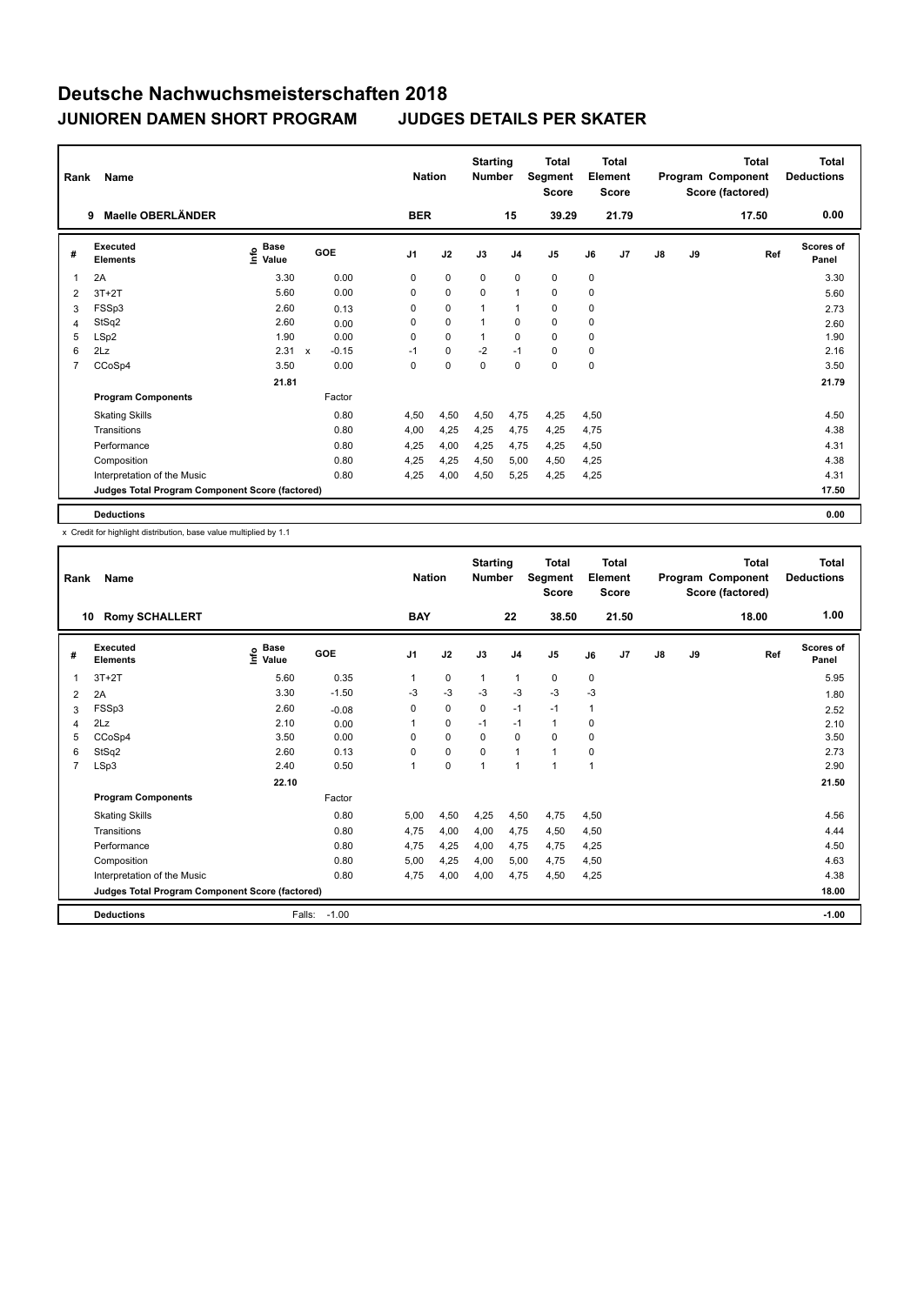| Rank           | Name                                            |                                  | <b>Nation</b> |                | <b>Starting</b><br><b>Number</b> |                | <b>Total</b><br>Segment<br><b>Score</b> |                | <b>Total</b><br>Element<br><b>Score</b> |       |               | <b>Total</b><br>Program Component<br>Score (factored) | <b>Total</b><br><b>Deductions</b> |                           |
|----------------|-------------------------------------------------|----------------------------------|---------------|----------------|----------------------------------|----------------|-----------------------------------------|----------------|-----------------------------------------|-------|---------------|-------------------------------------------------------|-----------------------------------|---------------------------|
|                | Celine GÖBEL<br>11                              |                                  |               | <b>NRW</b>     |                                  |                | 13                                      | 37.96          |                                         | 20.01 |               |                                                       | 17.95                             | 0.00                      |
| #              | Executed<br><b>Elements</b>                     | <b>Base</b><br>o Base<br>⊆ Value | GOE           | J <sub>1</sub> | J2                               | J3             | J <sub>4</sub>                          | J <sub>5</sub> | J6                                      | J7    | $\mathsf{J}8$ | J9                                                    | Ref                               | <b>Scores of</b><br>Panel |
| 1              | 2A                                              | 3.30                             | $-1.00$       | $-2$           | $-2$                             | $-2$           | $-2$                                    | $-2$           | $-2$                                    |       |               |                                                       |                                   | 2.30                      |
| 2              | $2F+2T$                                         | 3.20                             | 0.15          | 0              | $\mathbf 0$                      | $\mathbf{1}$   | $\mathbf{1}$                            | $\mathbf{1}$   | 0                                       |       |               |                                                       |                                   | 3.35                      |
| 3              | CCoSp4                                          | 3.50                             | 0.38          | 0              | $\mathbf 0$                      | $\mathbf{1}$   | $\mathbf{1}$                            | $\mathbf{1}$   | 1                                       |       |               |                                                       |                                   | 3.88                      |
| 4              | 2Lz                                             | 2.10                             | $-0.23$       | $-1$           | $-1$                             | $-2$           | $-1$                                    | $\mathbf 0$    | 0                                       |       |               |                                                       |                                   | 1.87                      |
| 5              | LSp4                                            | 2.70                             | 0.63          |                | $\overline{1}$                   | $\overline{2}$ | $\overline{2}$                          | 1              | 1                                       |       |               |                                                       |                                   | 3.33                      |
| 6              | StSq2                                           | 2.60                             | 0.38          | 0              | 0                                | $\overline{ }$ | $\mathbf{1}$                            | $\mathbf{1}$   | 1                                       |       |               |                                                       |                                   | 2.98                      |
| $\overline{7}$ | FSSp2                                           | 2.30                             | 0.00          | $-1$           | $\mathbf 0$                      | $\overline{1}$ | $\mathbf 0$                             | $\mathbf 0$    | $\Omega$                                |       |               |                                                       |                                   | 2.30                      |
|                |                                                 | 19.70                            |               |                |                                  |                |                                         |                |                                         |       |               |                                                       |                                   | 20.01                     |
|                | <b>Program Components</b>                       |                                  | Factor        |                |                                  |                |                                         |                |                                         |       |               |                                                       |                                   |                           |
|                | <b>Skating Skills</b>                           |                                  | 0.80          | 4,50           | 4,00                             | 4,50           | 5,25                                    | 4,50           | 4,50                                    |       |               |                                                       |                                   | 4.50                      |
|                | Transitions                                     |                                  | 0.80          | 4,00           | 3,75                             | 4,25           | 4,75                                    | 4,50           | 4,25                                    |       |               |                                                       |                                   | 4.25                      |
|                | Performance                                     |                                  | 0.80          | 4,25           | 4,50                             | 4,75           | 5,00                                    | 4,75           | 4,25                                    |       |               |                                                       |                                   | 4.56                      |
|                | Composition                                     |                                  | 0.80          | 4,25           | 4,00                             | 4,75           | 4,75                                    | 4,75           | 4,50                                    |       |               |                                                       |                                   | 4.56                      |
|                | Interpretation of the Music                     |                                  | 0.80          | 4,00           | 4,25                             | 4,75           | 5,00                                    | 4,75           | 4,50                                    |       |               |                                                       |                                   | 4.56                      |
|                | Judges Total Program Component Score (factored) |                                  |               |                |                                  |                |                                         |                |                                         |       |               |                                                       |                                   | 17.95                     |
|                | <b>Deductions</b>                               |                                  |               |                |                                  |                |                                         |                |                                         |       |               |                                                       |                                   | 0.00                      |

! Not clear edge

| Rank           | Name                                            |                            |                           | <b>Nation</b> | <b>Starting</b><br><b>Number</b> |              | <b>Total</b><br><b>Segment</b><br><b>Score</b> |                | <b>Total</b><br>Element<br><b>Score</b> |      |                | <b>Total</b><br>Program Component<br>Score (factored) | <b>Total</b><br><b>Deductions</b> |       |                           |
|----------------|-------------------------------------------------|----------------------------|---------------------------|---------------|----------------------------------|--------------|------------------------------------------------|----------------|-----------------------------------------|------|----------------|-------------------------------------------------------|-----------------------------------|-------|---------------------------|
|                | Friederike JÜßEN<br>12                          |                            |                           |               | <b>NRW</b>                       |              |                                                | 1              | 36.72                                   |      | 20.12          |                                                       |                                   | 16.60 | 0.00                      |
| #              | <b>Executed</b><br><b>Elements</b>              | <b>Base</b><br>۴ů<br>Value | GOE                       |               | J1                               | J2           | J3                                             | J <sub>4</sub> | J <sub>5</sub>                          | J6   | J <sub>7</sub> | $\mathsf{J}8$                                         | J9                                | Ref   | <b>Scores of</b><br>Panel |
| 1              | $2F+2T$                                         | 3.20                       |                           | 0.00          | $-1$                             | $\mathbf 0$  | $\mathbf 0$                                    | $\mathbf 0$    | $\mathbf{1}$                            | 0    |                |                                                       |                                   |       | 3.20                      |
| $\overline{2}$ | 2A                                              | 3.30                       |                           | 0.00          | $\Omega$                         | $\mathbf 0$  | $\mathbf 0$                                    | $\mathbf 0$    | $\Omega$                                | 0    |                |                                                       |                                   |       | 3.30                      |
| 3              | FSSp1                                           | 2.00                       |                           | $-0.60$       | $-2$                             | $-2$         | $-2$                                           | $-2$           | $-2$                                    | $-2$ |                |                                                       |                                   |       | 1.40                      |
| 4              | StSq2                                           | 2.60                       |                           | 0.38          | $\Omega$                         | $\Omega$     | $\mathbf{1}$                                   | $\mathbf{1}$   | $\mathbf{1}$                            | 1    |                |                                                       |                                   |       | 2.98                      |
| 5              | 2Lz                                             | 2.31                       | $\boldsymbol{\mathsf{x}}$ | $-0.15$       | $\Omega$                         | $\mathbf 0$  | $-2$                                           | $-2$           | 0                                       | 0    |                |                                                       |                                   |       | 2.16                      |
| 6              | CCoSp4                                          | 3.50                       |                           | 0.38          | $\Omega$                         | $\mathbf 0$  | $\overline{1}$                                 | $\mathbf{1}$   | $\blacktriangleleft$                    |      |                |                                                       |                                   |       | 3.88                      |
| $\overline{7}$ | LSp4                                            | 2.70                       |                           | 0.50          | $\Omega$                         | $\mathbf{1}$ | $\mathbf{1}$                                   | $\mathbf{1}$   | $\blacktriangleleft$                    | 1    |                |                                                       |                                   |       | 3.20                      |
|                |                                                 | 19.61                      |                           |               |                                  |              |                                                |                |                                         |      |                |                                                       |                                   |       | 20.12                     |
|                | <b>Program Components</b>                       |                            |                           | Factor        |                                  |              |                                                |                |                                         |      |                |                                                       |                                   |       |                           |
|                | <b>Skating Skills</b>                           |                            |                           | 0.80          | 4.25                             | 4,25         | 4,00                                           | 4,75           | 4,50                                    | 4.00 |                |                                                       |                                   |       | 4.25                      |
|                | Transitions                                     |                            |                           | 0.80          | 3.75                             | 3,75         | 3,75                                           | 4,25           | 4,50                                    | 4,25 |                |                                                       |                                   |       | 4.00                      |
|                | Performance                                     |                            |                           | 0.80          | 3.50                             | 3.75         | 4.00                                           | 4,25           | 4,50                                    | 4,00 |                |                                                       |                                   |       | 4.00                      |
|                | Composition                                     |                            |                           | 0.80          | 3,75                             | 4,00         | 4,00                                           | 4,75           | 4,75                                    | 4,25 |                |                                                       |                                   |       | 4.25                      |
|                | Interpretation of the Music                     |                            |                           | 0.80          | 3,50                             | 4,25         | 4,00                                           | 4,50           | 4,50                                    | 4,25 |                |                                                       |                                   |       | 4.25                      |
|                | Judges Total Program Component Score (factored) |                            |                           |               |                                  |              |                                                |                |                                         |      |                |                                                       |                                   |       | 16.60                     |
|                | <b>Deductions</b>                               |                            |                           |               |                                  |              |                                                |                |                                         |      |                |                                                       |                                   |       | 0.00                      |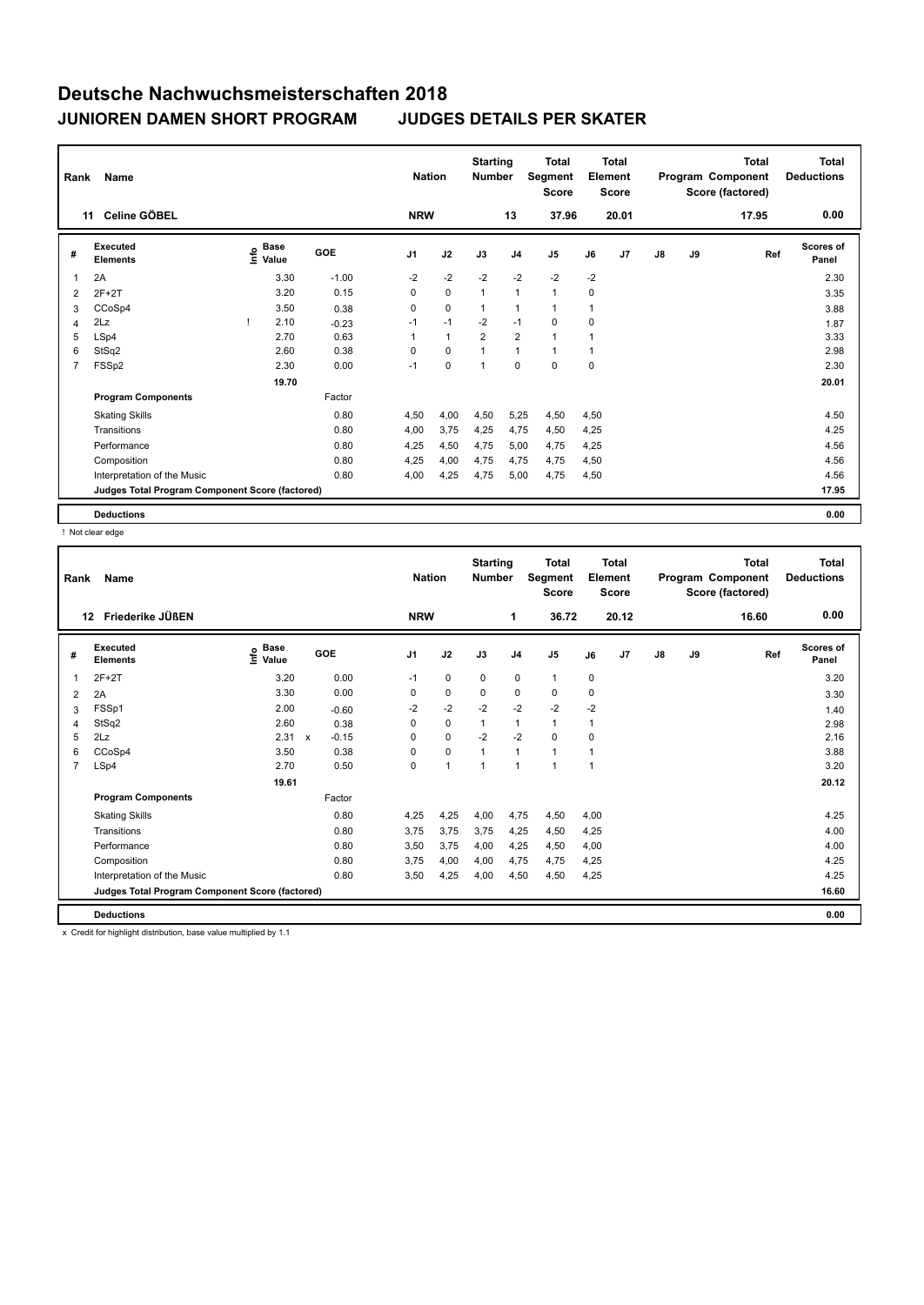| Rank           | Name                                            |                                  |                         | <b>Nation</b>  |              | <b>Starting</b><br><b>Number</b> |                | Total<br>Segment<br><b>Score</b> | Element     | <b>Total</b><br><b>Score</b> |               |    | Total<br>Program Component<br>Score (factored) | <b>Total</b><br><b>Deductions</b> |
|----------------|-------------------------------------------------|----------------------------------|-------------------------|----------------|--------------|----------------------------------|----------------|----------------------------------|-------------|------------------------------|---------------|----|------------------------------------------------|-----------------------------------|
|                | <b>Kaitlin STITZ</b><br>13                      |                                  |                         | B-W            |              |                                  | 18             | 36.58                            |             | 19.53                        |               |    | 17.05                                          | 0.00                              |
| #              | Executed<br><b>Elements</b>                     | <b>Base</b><br>e Base<br>⊆ Value | GOE                     | J <sub>1</sub> | J2           | J3                               | J <sub>4</sub> | J <sub>5</sub>                   | J6          | J7                           | $\mathsf{J}8$ | J9 | Ref                                            | <b>Scores of</b><br>Panel         |
| $\mathbf 1$    | $2F+2Lo$                                        | 3.70                             | 0.15                    | 0              | $\mathbf{1}$ | $\mathbf{1}$                     | $\mathbf{1}$   | $\mathbf 0$                      | $\mathbf 0$ |                              |               |    |                                                | 3.85                              |
| 2              | 2A<                                             | 2.30<br>$\prec$                  | $-0.75$                 | $-2$           | $-1$         | $-2$                             | $-1$           | $-1$                             | $-2$        |                              |               |    |                                                | 1.55                              |
| 3              | FSSp3                                           | 2.60                             | 0.00                    | 0              | $\mathbf 0$  | 0                                | 0              | 0                                | 0           |                              |               |    |                                                | 2.60                              |
| 4              | 2Lz                                             | 2.31                             | $\mathsf{x}$<br>$-0.23$ | $-1$           | $\mathbf{1}$ | $-2$                             | $-2$           | $\mathbf 0$                      | 0           |                              |               |    |                                                | 2.08                              |
| 5              | CCoSp4                                          | 3.50                             | 0.00                    | 0              | $\mathbf 0$  | $\mathbf 0$                      | $\mathbf 0$    | 0                                | 0           |                              |               |    |                                                | 3.50                              |
| 6              | StSq3                                           | 3.30                             | 0.25                    | $\Omega$       | $\mathbf{1}$ |                                  | $\mathbf{1}$   | 0                                | 0           |                              |               |    |                                                | 3.55                              |
| $\overline{7}$ | LSp3                                            | 2.40                             | 0.00                    | 0              | $\mathbf 0$  | $\Omega$                         | $\mathbf 0$    | $\Omega$                         | 0           |                              |               |    |                                                | 2.40                              |
|                |                                                 | 20.11                            |                         |                |              |                                  |                |                                  |             |                              |               |    |                                                | 19.53                             |
|                | <b>Program Components</b>                       |                                  | Factor                  |                |              |                                  |                |                                  |             |                              |               |    |                                                |                                   |
|                | <b>Skating Skills</b>                           |                                  | 0.80                    | 4,00           | 4,50         | 4,25                             | 4,50           | 4,00                             | 4,25        |                              |               |    |                                                | 4.25                              |
|                | Transitions                                     |                                  | 0.80                    | 3,50           | 4,25         | 3.75                             | 4,50           | 4,25                             | 4,50        |                              |               |    |                                                | 4.19                              |
|                | Performance                                     |                                  | 0.80                    | 3.75           | 4,50         | 4,00                             | 5,00           | 4,25                             | 4,50        |                              |               |    |                                                | 4.31                              |
|                | Composition                                     |                                  | 0.80                    | 4,00           | 4,25         | 4,25                             | 5,00           | 4,25                             | 4,25        |                              |               |    |                                                | 4.25                              |
|                | Interpretation of the Music                     |                                  | 0.80                    | 4,00           | 4,50         | 4,25                             | 5,25           | 4,25                             | 4,25        |                              |               |    |                                                | 4.31                              |
|                | Judges Total Program Component Score (factored) |                                  |                         |                |              |                                  |                |                                  |             |                              |               |    |                                                | 17.05                             |
|                | <b>Deductions</b>                               |                                  |                         |                |              |                                  |                |                                  |             |                              |               |    |                                                | 0.00                              |

< Under-rotated jump x Credit for highlight distribution, base value multiplied by 1.1

| Rank           | Name                                            |                              | <b>Nation</b> |         | <b>Starting</b><br><b>Number</b> |             | <b>Total</b><br><b>Segment</b><br><b>Score</b> |                | <b>Total</b><br>Element<br><b>Score</b> |      |       | <b>Total</b><br>Program Component<br>Score (factored) | <b>Total</b><br><b>Deductions</b> |       |                           |
|----------------|-------------------------------------------------|------------------------------|---------------|---------|----------------------------------|-------------|------------------------------------------------|----------------|-----------------------------------------|------|-------|-------------------------------------------------------|-----------------------------------|-------|---------------------------|
| 14             | <b>Marina DELLA ROVERE</b>                      |                              |               |         | <b>BAY</b>                       |             |                                                | 8              | 36.21                                   |      | 19.91 |                                                       |                                   | 16.30 | 0.00                      |
| #              | Executed<br><b>Elements</b>                     | <b>Base</b><br>lnfo<br>Value |               | GOE     | J <sub>1</sub>                   | J2          | J3                                             | J <sub>4</sub> | J <sub>5</sub>                          | J6   | J7    | $\mathsf{J}8$                                         | J9                                | Ref   | <b>Scores of</b><br>Panel |
| 1              | 2A                                              | 3.30                         |               | $-0.63$ | $-1$                             | $-1$        | $-1$                                           | $-2$           | $-1$                                    | $-2$ |       |                                                       |                                   |       | 2.67                      |
| 2              | $2F+2Lo$                                        | 3.70                         |               | 0.15    |                                  | $\mathbf 0$ | $\mathbf{1}$                                   | $\mathbf{1}$   | 0                                       | 0    |       |                                                       |                                   |       | 3.85                      |
| 3              | FSSp2                                           | 2.30                         |               | 0.00    | 0                                | $\mathbf 0$ | $\mathbf 0$                                    | $\mathbf{1}$   | $\Omega$                                | 0    |       |                                                       |                                   |       | 2.30                      |
| $\overline{4}$ | LSp3                                            | 2.40                         |               | 0.38    |                                  | $\mathbf 0$ | $\mathbf{1}$                                   | $\mathbf{1}$   | $\mathbf{1}$                            | 0    |       |                                                       |                                   |       | 2.78                      |
| 5              | 2Lz                                             | 2.31                         | $\mathsf{x}$  | $-0.23$ |                                  | $\mathbf 0$ | $-2$                                           | $-2$           | 0                                       | $-1$ |       |                                                       |                                   |       | 2.08                      |
| 6              | StSq2                                           | 2.60                         |               | 0.00    | 0                                | $\mathbf 0$ | $\mathbf 0$                                    | $\mathbf 0$    | $\mathbf 0$                             | 0    |       |                                                       |                                   |       | 2.60                      |
| 7              | CCoSp4                                          | 3.50                         |               | 0.13    |                                  | $\mathbf 0$ | $\mathbf 0$                                    | $\mathbf 0$    | $\overline{1}$                          | 0    |       |                                                       |                                   |       | 3.63                      |
|                |                                                 | 20.11                        |               |         |                                  |             |                                                |                |                                         |      |       |                                                       |                                   |       | 19.91                     |
|                | <b>Program Components</b>                       |                              |               | Factor  |                                  |             |                                                |                |                                         |      |       |                                                       |                                   |       |                           |
|                | <b>Skating Skills</b>                           |                              |               | 0.80    | 4.25                             | 4,25        | 4,00                                           | 4,50           | 4,25                                    | 4,00 |       |                                                       |                                   |       | 4.19                      |
|                | Transitions                                     |                              |               | 0.80    | 4,00                             | 3.75        | 4.00                                           | 5,00           | 4,00                                    | 3.75 |       |                                                       |                                   |       | 3.94                      |
|                | Performance                                     |                              |               | 0.80    | 4.00                             | 4,00        | 4,00                                           | 4.75           | 4,25                                    | 3.75 |       |                                                       |                                   |       | 4.06                      |
|                | Composition                                     |                              |               | 0.80    | 4,25                             | 4,00        | 4.00                                           | 5.00           | 4,50                                    | 4,00 |       |                                                       |                                   |       | 4.19                      |
|                | Interpretation of the Music                     |                              |               | 0.80    | 4.00                             | 3,75        | 4,00                                           | 4,50           | 4,25                                    | 3,75 |       |                                                       |                                   |       | 4.00                      |
|                | Judges Total Program Component Score (factored) |                              |               |         |                                  |             |                                                |                |                                         |      |       |                                                       |                                   |       | 16.30                     |
|                | <b>Deductions</b>                               |                              |               |         |                                  |             |                                                |                |                                         |      |       |                                                       |                                   |       | 0.00                      |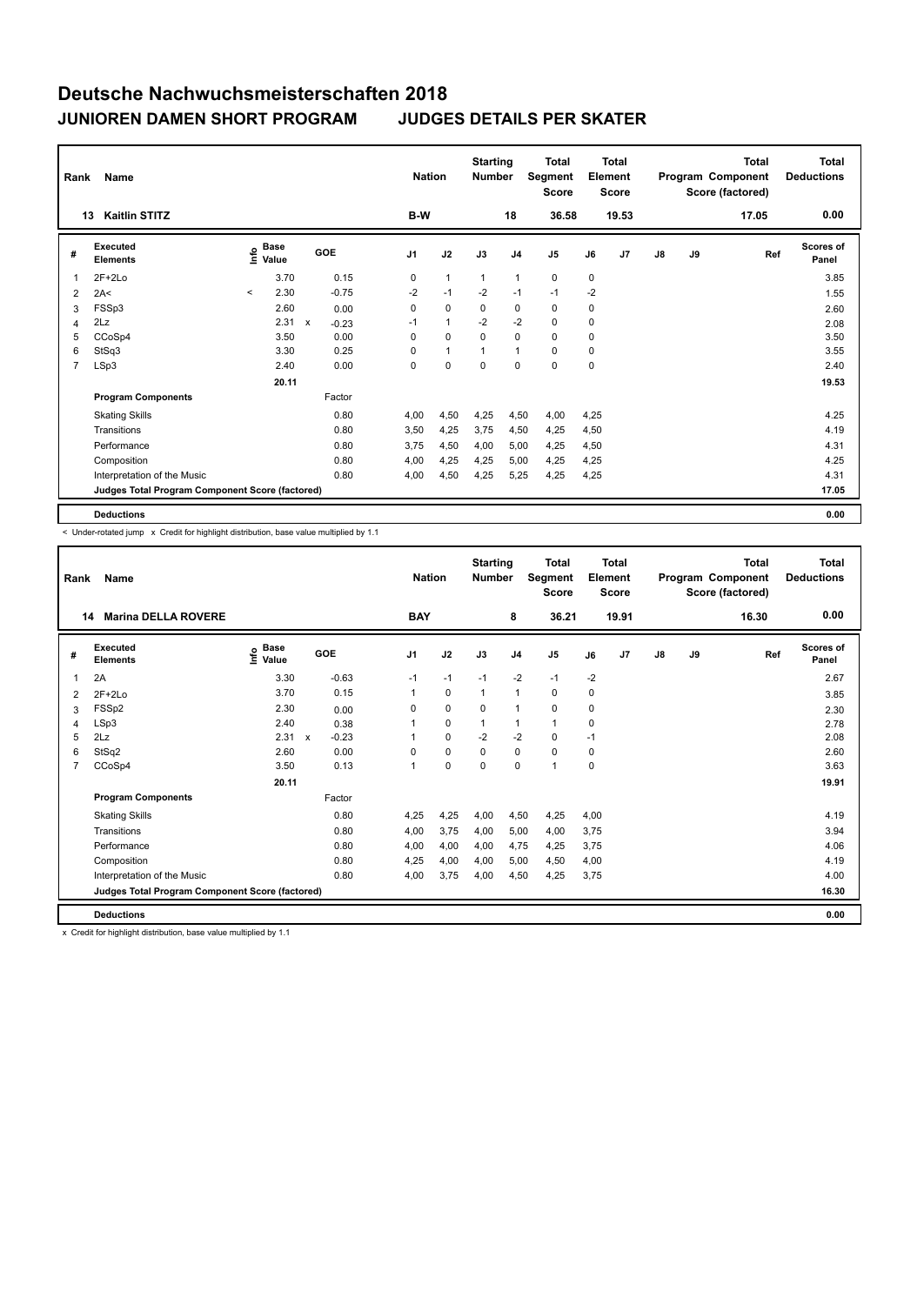| Rank           | <b>Name</b>                                     |         |                      |                           |            |                | <b>Nation</b>  | <b>Starting</b><br><b>Number</b> |                | <b>Total</b><br>Segment<br><b>Score</b> |          | Total<br>Element<br><b>Score</b> |    |    | <b>Total</b><br>Program Component<br>Score (factored) | Total<br><b>Deductions</b> |
|----------------|-------------------------------------------------|---------|----------------------|---------------------------|------------|----------------|----------------|----------------------------------|----------------|-----------------------------------------|----------|----------------------------------|----|----|-------------------------------------------------------|----------------------------|
|                | <b>Carolin HEB</b><br>15                        |         |                      |                           |            | B-W            |                |                                  | $\overline{7}$ | 35.22                                   |          | 19.12                            |    |    | 17.10                                                 | 1.00                       |
| #              | Executed<br><b>Elements</b>                     | ١nfo    | <b>Base</b><br>Value |                           | <b>GOE</b> | J <sub>1</sub> | J2             | J3                               | J <sub>4</sub> | J <sub>5</sub>                          | J6       | J7                               | J8 | J9 | Ref                                                   | <b>Scores of</b><br>Panel  |
| $\mathbf 1$    | 3S<+COMBO                                       | $\prec$ | 3.10                 |                           | $-2.10$    | $-3$           | $-3$           | $-3$                             | $-3$           | $-3$                                    | $-3$     |                                  |    |    |                                                       | 1.00                       |
| 2              | 2A                                              |         | 3.30                 |                           | 0.50       |                | $\mathbf{1}$   | 1                                | $\mathbf{1}$   | 0                                       | 1        |                                  |    |    |                                                       | 3.80                       |
| 3              | CCoSp4                                          |         | 3.50                 |                           | 0.50       |                | $\overline{1}$ |                                  | 1              | $\mathbf{1}$                            | 0        |                                  |    |    |                                                       | 4.00                       |
| 4              | 2Lz                                             |         | 2.31                 | $\boldsymbol{\mathsf{x}}$ | $-0.45$    | $-1$           | $-2$           | $-2$                             | $-2$           | $-1$                                    | $-1$     |                                  |    |    |                                                       | 1.86                       |
| 5              | StSq3                                           |         | 3.30                 |                           | 0.13       | $\Omega$       | $\mathbf 0$    | 1                                | $\overline{1}$ | $\Omega$                                | $\Omega$ |                                  |    |    |                                                       | 3.43                       |
| 6              | FSSp4                                           |         | 3.00                 |                           | 0.13       | $\Omega$       | $\mathbf 0$    | $\mathbf{1}$                     | $\mathbf{1}$   | $\Omega$                                | 0        |                                  |    |    |                                                       | 3.13                       |
| $\overline{7}$ | LSp2                                            |         | 1.90                 |                           | 0.00       | 0              | $\mathbf 0$    | $\mathbf 0$                      | $\mathbf 0$    | $\mathbf 0$                             | 0        |                                  |    |    |                                                       | 1.90                       |
|                |                                                 |         | 20.41                |                           |            |                |                |                                  |                |                                         |          |                                  |    |    |                                                       | 19.12                      |
|                | <b>Program Components</b>                       |         |                      |                           | Factor     |                |                |                                  |                |                                         |          |                                  |    |    |                                                       |                            |
|                | <b>Skating Skills</b>                           |         |                      |                           | 0.80       | 4,50           | 4,50           | 4,50                             | 4,75           | 4,25                                    | 4,25     |                                  |    |    |                                                       | 4.44                       |
|                | Transitions                                     |         |                      |                           | 0.80       | 4,25           | 4,00           | 4,25                             | 4,75           | 4,25                                    | 4,25     |                                  |    |    |                                                       | 4.25                       |
|                | Performance                                     |         |                      |                           | 0.80       | 4,25           | 4,00           | 4,25                             | 5,00           | 4,25                                    | 4,00     |                                  |    |    |                                                       | 4.19                       |
|                | Composition                                     |         |                      |                           | 0.80       | 4,50           | 4,25           | 4,00                             | 4,75           | 4,25                                    | 4,25     |                                  |    |    |                                                       | 4.31                       |
|                | Interpretation of the Music                     |         |                      |                           | 0.80       | 4,25           | 4,00           | 4,25                             | 4,50           | 4,25                                    | 4,00     |                                  |    |    |                                                       | 4.19                       |
|                | Judges Total Program Component Score (factored) |         |                      |                           |            |                |                |                                  |                |                                         |          |                                  |    |    |                                                       | 17.10                      |
|                | <b>Deductions</b>                               |         |                      | Falls:                    | $-1.00$    |                |                |                                  |                |                                         |          |                                  |    |    |                                                       | $-1.00$                    |

-<br>< Under-rotated jump x Credit for highlight distribution, base value multiplied by 1.1

| Rank | Name                                            |                                  |                           |         | <b>Nation</b>  |             | <b>Starting</b><br><b>Number</b> |                | <b>Total</b><br>Segment<br><b>Score</b> |           | Total<br>Element<br><b>Score</b> |               |    | <b>Total</b><br>Program Component<br>Score (factored) | <b>Total</b><br><b>Deductions</b> |
|------|-------------------------------------------------|----------------------------------|---------------------------|---------|----------------|-------------|----------------------------------|----------------|-----------------------------------------|-----------|----------------------------------|---------------|----|-------------------------------------------------------|-----------------------------------|
|      | Elisabeth JÄGER<br>16                           |                                  |                           |         | <b>BAY</b>     |             |                                  | 14             | 34.10                                   |           | 18.10                            |               |    | 16.00                                                 | 0.00                              |
| #    | <b>Executed</b><br><b>Elements</b>              | <b>Base</b><br>e Base<br>⊆ Value | GOE                       |         | J <sub>1</sub> | J2          | J3                               | J <sub>4</sub> | J <sub>5</sub>                          | J6        | J <sub>7</sub>                   | $\mathsf{J}8$ | J9 | Ref                                                   | <b>Scores of</b><br>Panel         |
|      | $2F+2T$                                         | 3.20                             |                           | 0.08    | $\mathbf 0$    | $\mathbf 0$ | $\mathbf{1}$                     | $\mathbf{1}$   | 0                                       | $\pmb{0}$ |                                  |               |    |                                                       | 3.28                              |
| 2    | 2A                                              | 3.30                             |                           | $-0.38$ | $-1$           | $\mathbf 0$ | $-1$                             | $\mathbf 0$    | $-1$                                    | $-1$      |                                  |               |    |                                                       | 2.92                              |
| 3    | LSp2                                            | 1.90                             |                           | 0.00    | 0              | $\mathbf 0$ | 1                                | 0              | 0                                       | 0         |                                  |               |    |                                                       | 1.90                              |
| 4    | 2Lz                                             | 2.31                             | $\boldsymbol{\mathsf{x}}$ | $-0.83$ | $-3$           | $-3$        | $-3$                             | $-3$           | $-2$                                    | $-2$      |                                  |               |    |                                                       | 1.48                              |
| 5    | StSq2                                           | 2.60                             |                           | 0.00    | $\Omega$       | 0           | 0                                | 0              | 0                                       | 0         |                                  |               |    |                                                       | 2.60                              |
| 6    | FSSp4                                           | 3.00                             |                           | $-0.08$ | $\Omega$       | $\mathbf 0$ | $\Omega$                         | 0              | $-1$                                    | $-1$      |                                  |               |    |                                                       | 2.92                              |
| 7    | CCoSp3                                          | 3.00                             |                           | 0.00    | 0              | $\mathbf 0$ | $\Omega$                         | $\mathbf{1}$   | 0                                       | 0         |                                  |               |    |                                                       | 3.00                              |
|      |                                                 | 19.31                            |                           |         |                |             |                                  |                |                                         |           |                                  |               |    |                                                       | 18.10                             |
|      | <b>Program Components</b>                       |                                  |                           | Factor  |                |             |                                  |                |                                         |           |                                  |               |    |                                                       |                                   |
|      | <b>Skating Skills</b>                           |                                  |                           | 0.80    | 4.00           | 4.00        | 4,25                             | 4,75           | 3,75                                    | 4.25      |                                  |               |    |                                                       | 4.13                              |
|      | Transitions                                     |                                  |                           | 0.80    | 3.75           | 3.75        | 3.75                             | 5.25           | 3,50                                    | 4.00      |                                  |               |    |                                                       | 3.81                              |
|      | Performance                                     |                                  |                           | 0.80    | 4,00           | 3,75        | 4,00                             | 5,25           | 3,75                                    | 4,00      |                                  |               |    |                                                       | 3.94                              |
|      | Composition                                     |                                  |                           | 0.80    | 4,00           | 4,00        | 4,00                             | 4,75           | 4,00                                    | 4,25      |                                  |               |    |                                                       | 4.06                              |
|      | Interpretation of the Music                     |                                  |                           | 0.80    | 4,00           | 4,00        | 4,25                             | 5,25           | 3,75                                    | 4,00      |                                  |               |    |                                                       | 4.06                              |
|      | Judges Total Program Component Score (factored) |                                  |                           |         |                |             |                                  |                |                                         |           |                                  |               |    |                                                       | 16.00                             |
|      | <b>Deductions</b>                               |                                  |                           |         |                |             |                                  |                |                                         |           |                                  |               |    |                                                       | 0.00                              |

x Credit for highlight distribution, base value multiplied by 1.1 ! Not clear edge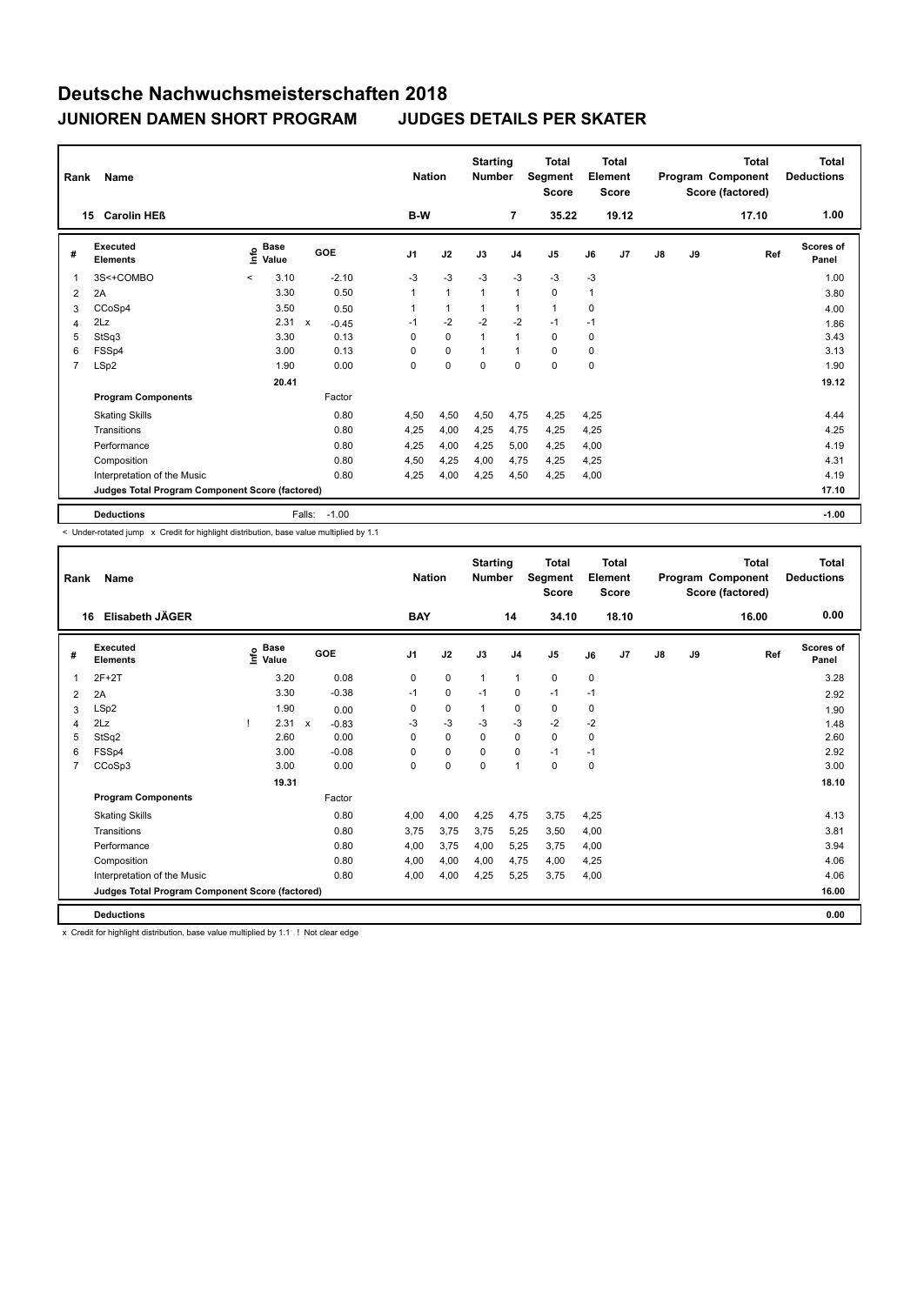| Rank           | Name                                            |                                  |                           |         |                | <b>Nation</b> | <b>Starting</b><br><b>Number</b> |                | Total<br>Segment<br><b>Score</b> |             | <b>Total</b><br>Element<br><b>Score</b> |               |    | Total<br>Program Component<br>Score (factored) | <b>Total</b><br><b>Deductions</b> |
|----------------|-------------------------------------------------|----------------------------------|---------------------------|---------|----------------|---------------|----------------------------------|----------------|----------------------------------|-------------|-----------------------------------------|---------------|----|------------------------------------------------|-----------------------------------|
|                | Denise MÜLLER<br>17                             |                                  |                           |         | B-W            |               |                                  | 19             | 33.98                            |             | 18.38                                   |               |    | 15.60                                          | 0.00                              |
| #              | Executed<br><b>Elements</b>                     | <b>Base</b><br>e Base<br>⊆ Value | GOE                       |         | J <sub>1</sub> | J2            | J3                               | J <sub>4</sub> | J <sub>5</sub>                   | J6          | J7                                      | $\mathsf{J}8$ | J9 | Ref                                            | <b>Scores of</b><br>Panel         |
| 1              | 2A                                              | 3.30                             |                           | 0.00    | $-1$           | $\mathbf 0$   | $\mathbf 0$                      | $\mathbf 0$    | $\mathbf 0$                      | $\mathbf 0$ |                                         |               |    |                                                | 3.30                              |
| 2              | $2Lo+2Lo$                                       | 3.60                             |                           | 0.00    | 0              | $\pmb{0}$     | $\mathbf 0$                      | $\mathbf{1}$   | $\mathbf 0$                      | 0           |                                         |               |    |                                                | 3.60                              |
| 3              | LSp2                                            | 1.90                             |                           | 0.05    | $-1$           | $\mathbf 0$   | $\mathbf{1}$                     | 1              | 0                                | $-1$        |                                         |               |    |                                                | 1.95                              |
| 4              | StSq2                                           | 2.60                             |                           | 0.13    | 0              | $\mathbf 0$   |                                  | $\mathbf{1}$   | $\mathbf 0$                      | 0           |                                         |               |    |                                                | 2.73                              |
| 5              | 2Lz                                             | 2.31                             | $\boldsymbol{\mathsf{x}}$ | $-0.38$ | 0              | $\mathbf 0$   | $-2$                             | $-3$           | $-2$                             | $-1$        |                                         |               |    |                                                | 1.93                              |
| 6              | CCoSp3V                                         | 2.50                             |                           | 0.00    | 0              | $\mathbf 0$   | 0                                | $\mathbf 0$    | $\mathbf 0$                      | 0           |                                         |               |    |                                                | 2.50                              |
| $\overline{7}$ | FSSp3                                           | 2.60                             |                           | $-0.23$ | $-1$           | $-1$          | $-1$                             | $\mathbf 0$    | $-1$                             | 0           |                                         |               |    |                                                | 2.37                              |
|                |                                                 | 18.81                            |                           |         |                |               |                                  |                |                                  |             |                                         |               |    |                                                | 18.38                             |
|                | <b>Program Components</b>                       |                                  |                           | Factor  |                |               |                                  |                |                                  |             |                                         |               |    |                                                |                                   |
|                | <b>Skating Skills</b>                           |                                  |                           | 0.80    | 4,00           | 4,00          | 4,25                             | 4,75           | 4,00                             | 3.75        |                                         |               |    |                                                | 4.06                              |
|                | Transitions                                     |                                  |                           | 0.80    | 3.75           | 3,75          | 4,00                             | 5,00           | 3,75                             | 3,50        |                                         |               |    |                                                | 3.81                              |
|                | Performance                                     |                                  |                           | 0.80    | 4,00           | 3,75          | 4,00                             | 5,25           | 3,75                             | 3,50        |                                         |               |    |                                                | 3.88                              |
|                | Composition                                     |                                  |                           | 0.80    | 4,00           | 3,75          | 4,25                             | 4,75           | 4,00                             | 3,75        |                                         |               |    |                                                | 4.00                              |
|                | Interpretation of the Music                     |                                  |                           | 0.80    | 3.75           | 3,50          | 4,25                             | 5,25           | 3,50                             | 3,50        |                                         |               |    |                                                | 3.75                              |
|                | Judges Total Program Component Score (factored) |                                  |                           |         |                |               |                                  |                |                                  |             |                                         |               |    |                                                | 15.60                             |
|                | <b>Deductions</b>                               |                                  |                           |         |                |               |                                  |                |                                  |             |                                         |               |    |                                                | 0.00                              |

x Credit for highlight distribution, base value multiplied by 1.1

| Rank           | Name                                            |         |                      |                           |            |                | <b>Nation</b> | <b>Starting</b><br><b>Number</b> |                | <b>Total</b><br>Segment<br><b>Score</b> |      | <b>Total</b><br>Element<br><b>Score</b> |               |    | <b>Total</b><br>Program Component<br>Score (factored) | <b>Total</b><br><b>Deductions</b> |
|----------------|-------------------------------------------------|---------|----------------------|---------------------------|------------|----------------|---------------|----------------------------------|----------------|-----------------------------------------|------|-----------------------------------------|---------------|----|-------------------------------------------------------|-----------------------------------|
| 18             | <b>Laura MORATH</b>                             |         |                      |                           |            | <b>BAY</b>     |               |                                  | 21             | 33.56                                   |      | 16.16                                   |               |    | 17.40                                                 | 0.00                              |
| #              | Executed<br><b>Elements</b>                     | ١nf٥    | <b>Base</b><br>Value |                           | <b>GOE</b> | J <sub>1</sub> | J2            | J3                               | J <sub>4</sub> | J5                                      | J6   | J <sub>7</sub>                          | $\mathsf{J}8$ | J9 | Ref                                                   | <b>Scores of</b><br>Panel         |
|                | 3S<+COMBO                                       | $\prec$ | 3.10                 |                           | $-2.10$    | $-3$           | $-3$          | $-3$                             | $-3$           | $-3$                                    | $-3$ |                                         |               |    |                                                       | 1.00                              |
| 2              | 2A                                              |         | 3.30                 |                           | $-1.25$    | $-2$           | $-2$          | $-3$                             | $-3$           | $-3$                                    | $-2$ |                                         |               |    |                                                       | 2.05                              |
| 3              | FSSp4                                           |         | 3.00                 |                           | 0.00       | 0              | $\mathbf 0$   | $\mathbf{1}$                     | $\mathbf 0$    | 0                                       | 0    |                                         |               |    |                                                       | 3.00                              |
| 4              | StSq3                                           |         | 3.30                 |                           | 0.25       | 0              | $\mathbf 0$   | $\mathbf{1}$                     | $\mathbf{1}$   | 1                                       | 0    |                                         |               |    |                                                       | 3.55                              |
| 5              | 2Lz                                             |         | 2.31                 | $\boldsymbol{\mathsf{x}}$ | $-0.45$    | $-1$           | $-2$          | $-2$                             | $-1$           | $-1$                                    | -2   |                                         |               |    |                                                       | 1.86                              |
| 6              | LSp2                                            |         | 1.90                 |                           | 0.38       | 1              | $\Omega$      | $\mathbf{1}$                     | $\Omega$       | 1                                       | 1    |                                         |               |    |                                                       | 2.28                              |
| $\overline{7}$ | CCoSp2                                          |         | 2.50                 |                           | $-0.08$    | $-1$           | $\mathbf 0$   | $\Omega$                         | $-1$           | $\mathbf{1}$                            | 0    |                                         |               |    |                                                       | 2.42                              |
|                |                                                 |         | 19.41                |                           |            |                |               |                                  |                |                                         |      |                                         |               |    |                                                       | 16.16                             |
|                | <b>Program Components</b>                       |         |                      |                           | Factor     |                |               |                                  |                |                                         |      |                                         |               |    |                                                       |                                   |
|                | <b>Skating Skills</b>                           |         |                      |                           | 0.80       | 4.50           | 3,50          | 4,50                             | 4,75           | 4,50                                    | 4.25 |                                         |               |    |                                                       | 4.44                              |
|                | Transitions                                     |         |                      |                           | 0.80       | 4,25           | 3,25          | 4.25                             | 4,75           | 4,50                                    | 4,50 |                                         |               |    |                                                       | 4.38                              |
|                | Performance                                     |         |                      |                           | 0.80       | 3.75           | 3,50          | 4,50                             | 4,50           | 4,75                                    | 4,25 |                                         |               |    |                                                       | 4.25                              |
|                | Composition                                     |         |                      |                           | 0.80       | 4,50           | 3,50          | 4,50                             | 4,25           | 4,75                                    | 4,25 |                                         |               |    |                                                       | 4.38                              |
|                | Interpretation of the Music                     |         |                      |                           | 0.80       | 4,00           | 3,25          | 4,50                             | 4,75           | 4,50                                    | 4,25 |                                         |               |    |                                                       | 4.31                              |
|                | Judges Total Program Component Score (factored) |         |                      |                           |            |                |               |                                  |                |                                         |      |                                         |               |    |                                                       | 17.40                             |
|                | <b>Deductions</b>                               |         |                      |                           |            |                |               |                                  |                |                                         |      |                                         |               |    |                                                       | 0.00                              |

< Under-rotated jump x Credit for highlight distribution, base value multiplied by 1.1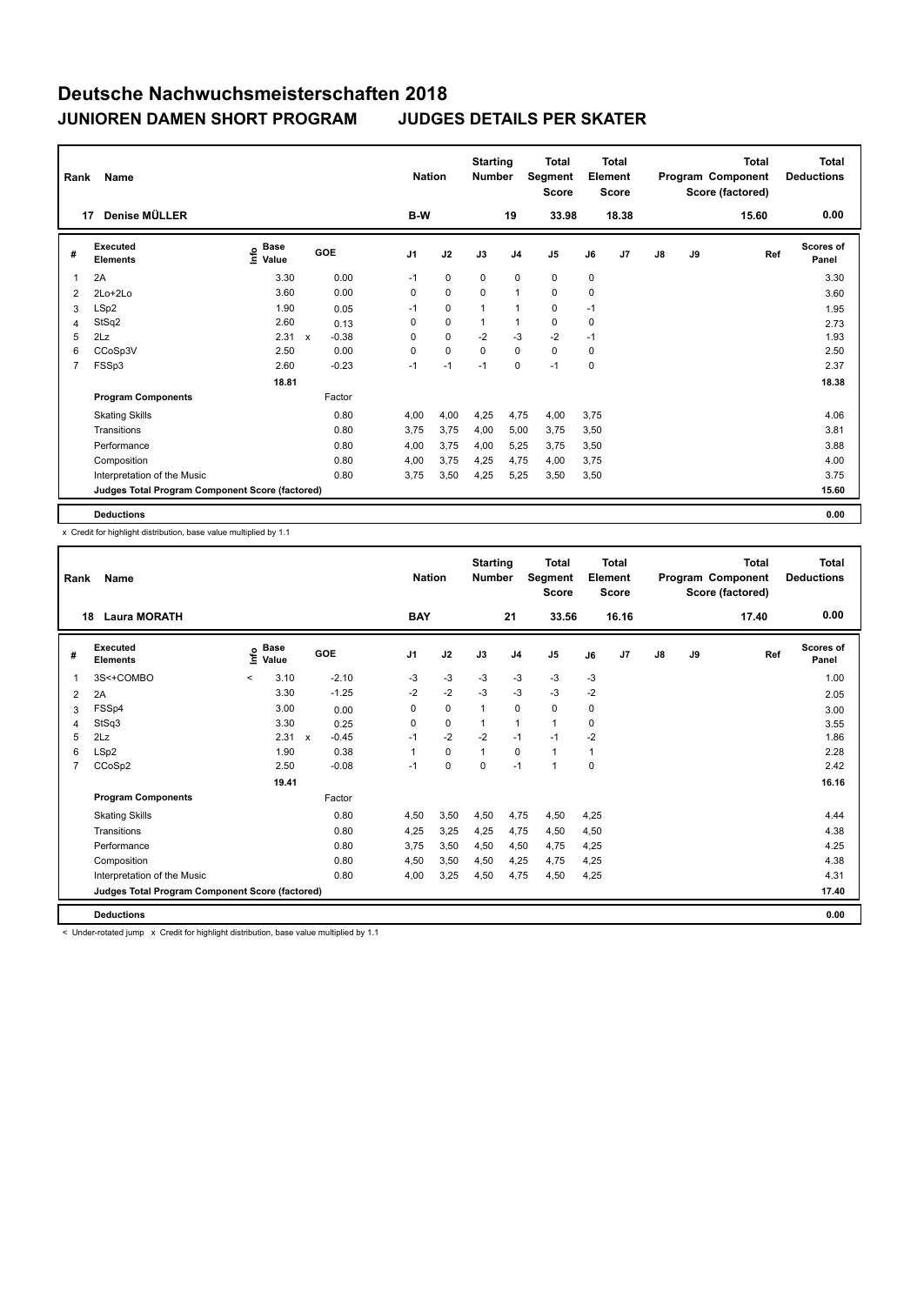| Rank           | <b>Name</b>                                     |         |                                  |              |         |                | <b>Nation</b> |             | <b>Starting</b><br><b>Number</b> |                | <b>Total</b><br>Segment<br><b>Score</b> |      | Total<br>Element<br><b>Score</b> |               |    | <b>Total</b><br>Program Component<br>Score (factored) | <b>Total</b><br><b>Deductions</b> |
|----------------|-------------------------------------------------|---------|----------------------------------|--------------|---------|----------------|---------------|-------------|----------------------------------|----------------|-----------------------------------------|------|----------------------------------|---------------|----|-------------------------------------------------------|-----------------------------------|
| 19             | Carlota BUSTOS-KNOBLICH                         |         |                                  |              |         |                | <b>NRW</b>    |             |                                  | 12             | 32.56                                   |      | 17.36                            |               |    | 16.20                                                 | 1.00                              |
| #              | Executed<br><b>Elements</b>                     |         | <b>Base</b><br>e Base<br>⊆ Value |              | GOE     | J <sub>1</sub> |               | J2          | J3                               | J <sub>4</sub> | J <sub>5</sub>                          | J6   | J <sub>7</sub>                   | $\mathsf{J}8$ | J9 | Ref                                                   | Scores of<br>Panel                |
| $\overline{1}$ | FSSp3                                           |         | 2.60                             |              | 0.25    |                |               | $\mathbf 0$ | $\mathbf 0$                      | $\mathbf{1}$   | $\mathbf 0$                             | 1    |                                  |               |    |                                                       | 2.85                              |
| 2              | 3S<+COMBO                                       | $\prec$ | 3.10                             |              | $-2.10$ | -3             |               | $-3$        | $-3$                             | $-3$           | $-3$                                    | $-3$ |                                  |               |    |                                                       | 1.00                              |
| 3              | 2A                                              |         | 3.30                             |              | 0.00    | $-1$           |               | $\mathbf 0$ | 0                                | 0              | 0                                       | 0    |                                  |               |    |                                                       | 3.30                              |
| 4              | 2Lz                                             |         | 2.31                             | $\mathsf{x}$ | $-0.53$ | $-2$           |               | $-1$        | $-2$                             | $-3$           | $-2$                                    | $-1$ |                                  |               |    |                                                       | 1.78                              |
| 5              | CCoSp4                                          |         | 3.50                             |              | 0.13    |                |               | $\mathbf 0$ | 1                                | $\mathbf 0$    | $\mathbf 0$                             | 0    |                                  |               |    |                                                       | 3.63                              |
| 6              | StSq3                                           |         | 3.30                             |              | 0.00    | 0              |               | $\mathbf 0$ | $\mathbf 0$                      | $\mathbf 0$    | $\mathbf 0$                             | 0    |                                  |               |    |                                                       | 3.30                              |
| 7              | LSp1                                            |         | 1.50                             |              | 0.00    | 0              |               | $\mathbf 0$ | $\mathbf 0$                      | $\mathbf{1}$   | $\mathbf 0$                             | 0    |                                  |               |    |                                                       | 1.50                              |
|                |                                                 |         | 19.61                            |              |         |                |               |             |                                  |                |                                         |      |                                  |               |    |                                                       | 17.36                             |
|                | <b>Program Components</b>                       |         |                                  |              | Factor  |                |               |             |                                  |                |                                         |      |                                  |               |    |                                                       |                                   |
|                | <b>Skating Skills</b>                           |         |                                  |              | 0.80    | 4.25           |               | 4,00        | 4.00                             | 5.00           | 4,00                                    | 4.00 |                                  |               |    |                                                       | 4.06                              |
|                | Transitions                                     |         |                                  |              | 0.80    | 3,75           |               | 3,50        | 3,75                             | 4,75           | 3,75                                    | 3,75 |                                  |               |    |                                                       | 3.75                              |
|                | Performance                                     |         |                                  |              | 0.80    | 4,00           |               | 4,25        | 4,00                             | 4,50           | 4,25                                    | 4,00 |                                  |               |    |                                                       | 4.13                              |
|                | Composition                                     |         |                                  |              | 0.80    | 4,25           |               | 3,75        | 4,00                             | 5,00           | 4,25                                    | 4,25 |                                  |               |    |                                                       | 4.19                              |
|                | Interpretation of the Music                     |         |                                  |              | 0.80    | 4,25           |               | 4,00        | 4,00                             | 4,50           | 4,00                                    | 4,25 |                                  |               |    |                                                       | 4.13                              |
|                | Judges Total Program Component Score (factored) |         |                                  |              |         |                |               |             |                                  |                |                                         |      |                                  |               |    |                                                       | 16.20                             |
|                | <b>Deductions</b>                               |         |                                  | Falls:       | $-1.00$ |                |               |             |                                  |                |                                         |      |                                  |               |    |                                                       | $-1.00$                           |

-<br>< Under-rotated jump x Credit for highlight distribution, base value multiplied by 1.1

| Rank           | Name                                            |         |                      |                           |            |                | <b>Nation</b> | <b>Starting</b><br><b>Number</b> |                | <b>Total</b><br>Segment<br><b>Score</b> |      | <b>Total</b><br>Element<br><b>Score</b> |               |    | <b>Total</b><br>Program Component<br>Score (factored) | <b>Total</b><br><b>Deductions</b> |
|----------------|-------------------------------------------------|---------|----------------------|---------------------------|------------|----------------|---------------|----------------------------------|----------------|-----------------------------------------|------|-----------------------------------------|---------------|----|-------------------------------------------------------|-----------------------------------|
| 20             | <b>Julia FALKENSTERN</b>                        |         |                      |                           |            | <b>BER</b>     |               |                                  | 9              | 30.34                                   |      | 14.19                                   |               |    | 16.15                                                 | 0.00                              |
| #              | Executed<br><b>Elements</b>                     | ١nf٥    | <b>Base</b><br>Value |                           | <b>GOE</b> | J <sub>1</sub> | J2            | J3                               | J <sub>4</sub> | J5                                      | J6   | J <sub>7</sub>                          | $\mathsf{J}8$ | J9 | Ref                                                   | <b>Scores of</b><br>Panel         |
| 1              | 2A<                                             | $\prec$ | 2.30                 |                           | $-1.00$    | $-2$           | $-2$          | $-2$                             | $-2$           | $-2$                                    | $-2$ |                                         |               |    |                                                       | 1.30                              |
| 2              | FSSp2                                           |         | 2.30                 |                           | 0.00       | 0              | $\mathbf 0$   | 0                                | $\mathbf 0$    | 0                                       | $-2$ |                                         |               |    |                                                       | 2.30                              |
| 3              | CCoSp3V                                         |         | 2.50                 |                           | 0.25       | 0              | $\mathbf 0$   | $\mathbf{1}$                     | $\overline{2}$ | $\mathbf{1}$                            | 0    |                                         |               |    |                                                       | 2.75                              |
| $\overline{4}$ | 2Lze                                            | e       | 1.65                 | $\boldsymbol{\mathsf{x}}$ | $-0.75$    | $-2$           | $-1$          | $-3$                             | $-3$           | $-2$                                    | -3   |                                         |               |    |                                                       | 0.90                              |
| 5              | $2F+1Lo*$                                       | $\star$ | 2.09                 | $\boldsymbol{\mathsf{x}}$ | $-0.90$    | $-3$           | $-3$          | $-3$                             | $-3$           | $-3$                                    | -3   |                                         |               |    |                                                       | 1.19                              |
| 6              | LSp3                                            |         | 2.40                 |                           | 0.50       | 1              | $\mathbf 0$   | $\mathbf{1}$                     | $\mathbf{1}$   | 1                                       | 1    |                                         |               |    |                                                       | 2.90                              |
| $\overline{7}$ | StSq2                                           |         | 2.60                 |                           | 0.25       | $\Omega$       | $\mathbf 0$   | $\overline{1}$                   | $\overline{1}$ | 1                                       | 0    |                                         |               |    |                                                       | 2.85                              |
|                |                                                 |         | 15.84                |                           |            |                |               |                                  |                |                                         |      |                                         |               |    |                                                       | 14.19                             |
|                | <b>Program Components</b>                       |         |                      |                           | Factor     |                |               |                                  |                |                                         |      |                                         |               |    |                                                       |                                   |
|                | <b>Skating Skills</b>                           |         |                      |                           | 0.80       | 4.25           | 4.00          | 4,00                             | 4,50           | 4,25                                    | 3.75 |                                         |               |    |                                                       | 4.13                              |
|                | Transitions                                     |         |                      |                           | 0.80       | 3.75           | 4,25          | 3.75                             | 4.75           | 4,00                                    | 3,50 |                                         |               |    |                                                       | 3.94                              |
|                | Performance                                     |         |                      |                           | 0.80       | 4,00           | 3,75          | 4,00                             | 4,75           | 4,50                                    | 3,75 |                                         |               |    |                                                       | 4.06                              |
|                | Composition                                     |         |                      |                           | 0.80       | 4,00           | 4,00          | 4,00                             | 4,50           | 4,25                                    | 3,75 |                                         |               |    |                                                       | 4.06                              |
|                | Interpretation of the Music                     |         |                      |                           | 0.80       | 4,00           | 3,75          | 4,00                             | 4,75           | 4,25                                    | 3,50 |                                         |               |    |                                                       | 4.00                              |
|                | Judges Total Program Component Score (factored) |         |                      |                           |            |                |               |                                  |                |                                         |      |                                         |               |    |                                                       | 16.15                             |
|                | <b>Deductions</b>                               |         |                      |                           |            |                |               |                                  |                |                                         |      |                                         |               |    |                                                       | 0.00                              |

< Under-rotated jump \* Invalid element x Credit for highlight distribution, base value multiplied by 1.1 e Wrong edge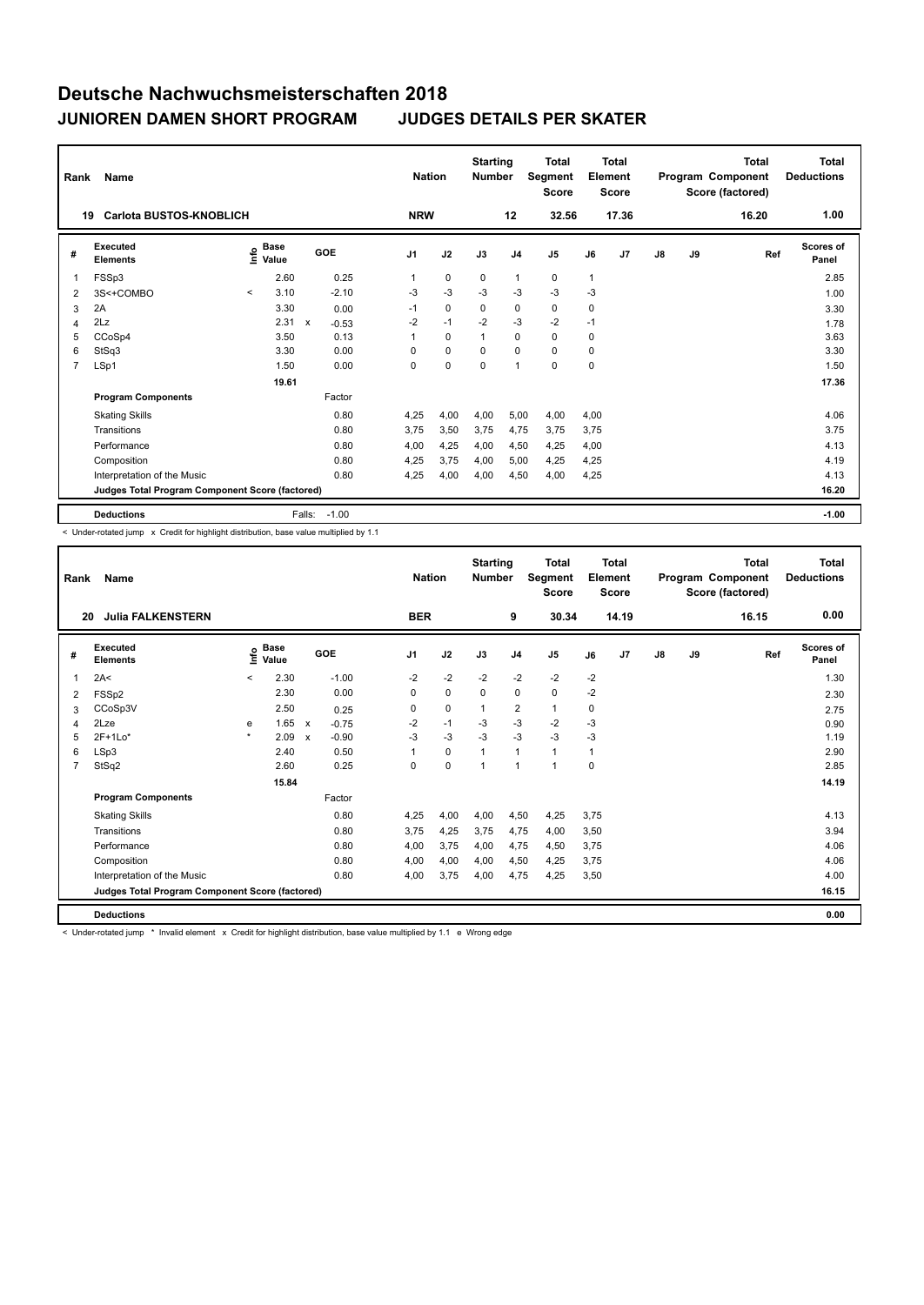| Rank           | <b>Name</b>                                     |         |                                    | <b>Nation</b> | <b>Starting</b><br><b>Number</b> |                | <b>Total</b><br>Segment<br><b>Score</b> |                | <b>Total</b><br>Element<br><b>Score</b> |                |      | <b>Total</b><br>Program Component<br>Score (factored) | <b>Total</b><br><b>Deductions</b> |    |       |                           |
|----------------|-------------------------------------------------|---------|------------------------------------|---------------|----------------------------------|----------------|-----------------------------------------|----------------|-----------------------------------------|----------------|------|-------------------------------------------------------|-----------------------------------|----|-------|---------------------------|
| 21             | <b>Layla Constance LABERNY</b>                  |         |                                    |               |                                  | <b>BER</b>     |                                         |                | 4                                       | 30.14          |      | 14.59                                                 |                                   |    | 16.55 | 1.00                      |
| #              | Executed<br><b>Elements</b>                     |         | <b>Base</b><br>$\frac{6}{5}$ Value |               | <b>GOE</b>                       | J <sub>1</sub> | J2                                      | J3             | J <sub>4</sub>                          | J <sub>5</sub> | J6   | J7                                                    | $\mathsf{J}8$                     | J9 | Ref   | <b>Scores of</b><br>Panel |
| $\mathbf{1}$   | FSSp2                                           |         | 2.30                               |               | $-0.15$                          | $-2$           | $-1$                                    | 0              | $\mathbf{1}$                            | 0              | $-1$ |                                                       |                                   |    |       | 2.15                      |
| 2              | 2Lz                                             |         | 2.10                               |               | $-0.53$                          | $-2$           | $-2$                                    | $-2$           | -3                                      | $-1$           | 0    |                                                       |                                   |    |       | 1.57                      |
| 3              | 3S<+COMBO                                       | $\prec$ | 3.10                               |               | $-2.10$                          | -3             | $-3$                                    | $-3$           | $-3$                                    | $-3$           | -3   |                                                       |                                   |    |       | 1.00                      |
| 4              | CCoSp4                                          |         | 3.50                               |               | 0.38                             | 0              | $\mathbf 0$                             | $\overline{2}$ | $\overline{\mathbf{c}}$                 | 1              | 0    |                                                       |                                   |    |       | 3.88                      |
| 5              | StSq2                                           |         | 2.60                               |               | 0.38                             | 0              | $\mathbf 0$                             | $\mathbf{1}$   | $\overline{2}$                          | 1              | 1    |                                                       |                                   |    |       | 2.98                      |
| 6              | 2A<<                                            | <<      | 1.21                               | $\mathbf{x}$  | $-0.60$                          | $-3$           | $-3$                                    | $-3$           | $-3$                                    | $-2$           | $-3$ |                                                       |                                   |    |       | 0.61                      |
| $\overline{7}$ | LSp2                                            |         | 1.90                               |               | 0.50                             | 1              | 1                                       | $\overline{2}$ | $\mathbf{1}$                            | $\mathbf{1}$   | 1    |                                                       |                                   |    |       | 2.40                      |
|                |                                                 |         | 16.71                              |               |                                  |                |                                         |                |                                         |                |      |                                                       |                                   |    |       | 14.59                     |
|                | <b>Program Components</b>                       |         |                                    |               | Factor                           |                |                                         |                |                                         |                |      |                                                       |                                   |    |       |                           |
|                | <b>Skating Skills</b>                           |         |                                    |               | 0.80                             | 4,25           | 4,00                                    | 4,75           | 5,25                                    | 4,25           | 3,75 |                                                       |                                   |    |       | 4.31                      |
|                | Transitions                                     |         |                                    |               | 0.80                             | 3.75           | 3,50                                    | 4,25           | 4,50                                    | 4,00           | 4,00 |                                                       |                                   |    |       | 4.00                      |
|                | Performance                                     |         |                                    |               | 0.80                             | 4,00           | 4,00                                    | 4,75           | 4,25                                    | 4,00           | 4,00 |                                                       |                                   |    |       | 4.06                      |
|                | Composition                                     |         |                                    |               | 0.80                             | 4,00           | 4,00                                    | 4,25           | 4,50                                    | 4,25           | 4,25 |                                                       |                                   |    |       | 4.19                      |
|                | Interpretation of the Music                     |         |                                    |               | 0.80                             | 4,00           | 3,75                                    | 4,50           | 4,25                                    | 4,25           | 4,00 |                                                       |                                   |    |       | 4.13                      |
|                | Judges Total Program Component Score (factored) |         |                                    |               |                                  |                |                                         |                |                                         |                |      |                                                       |                                   |    |       | 16.55                     |
|                | <b>Deductions</b>                               |         |                                    | Falls:        | $-1.00$                          |                |                                         |                |                                         |                |      |                                                       |                                   |    |       | $-1.00$                   |

< Under-rotated jump << Downgraded jump x Credit for highlight distribution, base value multiplied by 1.1 ! Not clear edge

| Rank           | Name                                            |         | <b>Nation</b>        |              | <b>Starting</b><br><b>Number</b> |                | <b>Total</b><br>Segment<br><b>Score</b> |              | <b>Total</b><br>Element<br><b>Score</b> |              |      | <b>Total</b><br>Program Component<br>Score (factored) | <b>Total</b><br><b>Deductions</b> |    |       |                           |
|----------------|-------------------------------------------------|---------|----------------------|--------------|----------------------------------|----------------|-----------------------------------------|--------------|-----------------------------------------|--------------|------|-------------------------------------------------------|-----------------------------------|----|-------|---------------------------|
| 22             | <b>Sabrina WEIS</b>                             |         |                      |              |                                  | B-W            |                                         |              | 11                                      | 29.20        |      | 16.60                                                 |                                   |    | 15.60 | 3.00                      |
| #              | Executed<br><b>Elements</b>                     | ۴ů      | <b>Base</b><br>Value |              | GOE                              | J <sub>1</sub> | J2                                      | J3           | J <sub>4</sub>                          | J5           | J6   | J <sub>7</sub>                                        | J8                                | J9 | Ref   | <b>Scores of</b><br>Panel |
| 1              | 3Lz                                             | $\prec$ | 4.20                 |              | $-2.10$                          | -3             | $-3$                                    | $-3$         | $-3$                                    | $-3$         | $-3$ |                                                       |                                   |    |       | 2.10                      |
| 2              | 3S+COMBO                                        |         | 4.40                 |              | $-2.10$                          | $-3$           | $-3$                                    | $-3$         | $-3$                                    | $-3$         | $-3$ |                                                       |                                   |    |       | 2.30                      |
| 3              | LSp3                                            |         | 2.40                 |              | 0.25                             | 0              | $\mathbf 0$                             | $\mathbf{1}$ | $\mathbf{1}$                            | $\mathbf{1}$ | 0    |                                                       |                                   |    |       | 2.65                      |
| $\overline{4}$ | StSq3                                           |         | 3.30                 |              | 0.13                             | 0              | $\mathbf 0$                             | $\mathbf{1}$ | $-1$                                    | $\mathbf{1}$ | 0    |                                                       |                                   |    |       | 3.43                      |
| 5              | 2A                                              |         | 3.63                 | $\mathsf{x}$ | $-1.50$                          | $-3$           | $-3$                                    | $-3$         | $-3$                                    | $-3$         | -3   |                                                       |                                   |    |       | 2.13                      |
| 6              | CCoSp1                                          |         | 2.00                 |              | $-0.08$                          | $-1$           | $-1$                                    | $\Omega$     | $\Omega$                                | $\Omega$     | 0    |                                                       |                                   |    |       | 1.92                      |
| $\overline{7}$ | FSSp2                                           |         | 2.30                 |              | $-0.23$                          | $-1$           | 0                                       | $-1$         | $-1$                                    | 0            | $-1$ |                                                       |                                   |    |       | 2.07                      |
|                |                                                 |         | 22.23                |              |                                  |                |                                         |              |                                         |              |      |                                                       |                                   |    |       | 16.60                     |
|                | <b>Program Components</b>                       |         |                      |              | Factor                           |                |                                         |              |                                         |              |      |                                                       |                                   |    |       |                           |
|                | <b>Skating Skills</b>                           |         |                      |              | 0.80                             | 4.25           | 4.00                                    | 4.25         | 4,00                                    | 4,25         | 4.25 |                                                       |                                   |    |       | 4.19                      |
|                | Transitions                                     |         |                      |              | 0.80                             | 3,50           | 3,50                                    | 4,00         | 3,50                                    | 4,25         | 4,25 |                                                       |                                   |    |       | 3.81                      |
|                | Performance                                     |         |                      |              | 0.80                             | 3,50           | 3,00                                    | 3,75         | 3,50                                    | 4,25         | 4,00 |                                                       |                                   |    |       | 3.69                      |
|                | Composition                                     |         |                      |              | 0.80                             | 4,00           | 3,75                                    | 4,00         | 4,00                                    | 4,50         | 4,25 |                                                       |                                   |    |       | 4.06                      |
|                | Interpretation of the Music                     |         |                      |              | 0.80                             | 3,50           | 3,00                                    | 4,00         | 3,50                                    | 4,25         | 4,00 |                                                       |                                   |    |       | 3.75                      |
|                | Judges Total Program Component Score (factored) |         |                      |              |                                  |                |                                         |              |                                         |              |      |                                                       |                                   |    |       | 15.60                     |
|                | <b>Deductions</b>                               |         |                      | Falls:       | $-3.00$                          |                |                                         |              |                                         |              |      |                                                       |                                   |    |       | $-3.00$                   |

< Under-rotated jump x Credit for highlight distribution, base value multiplied by 1.1